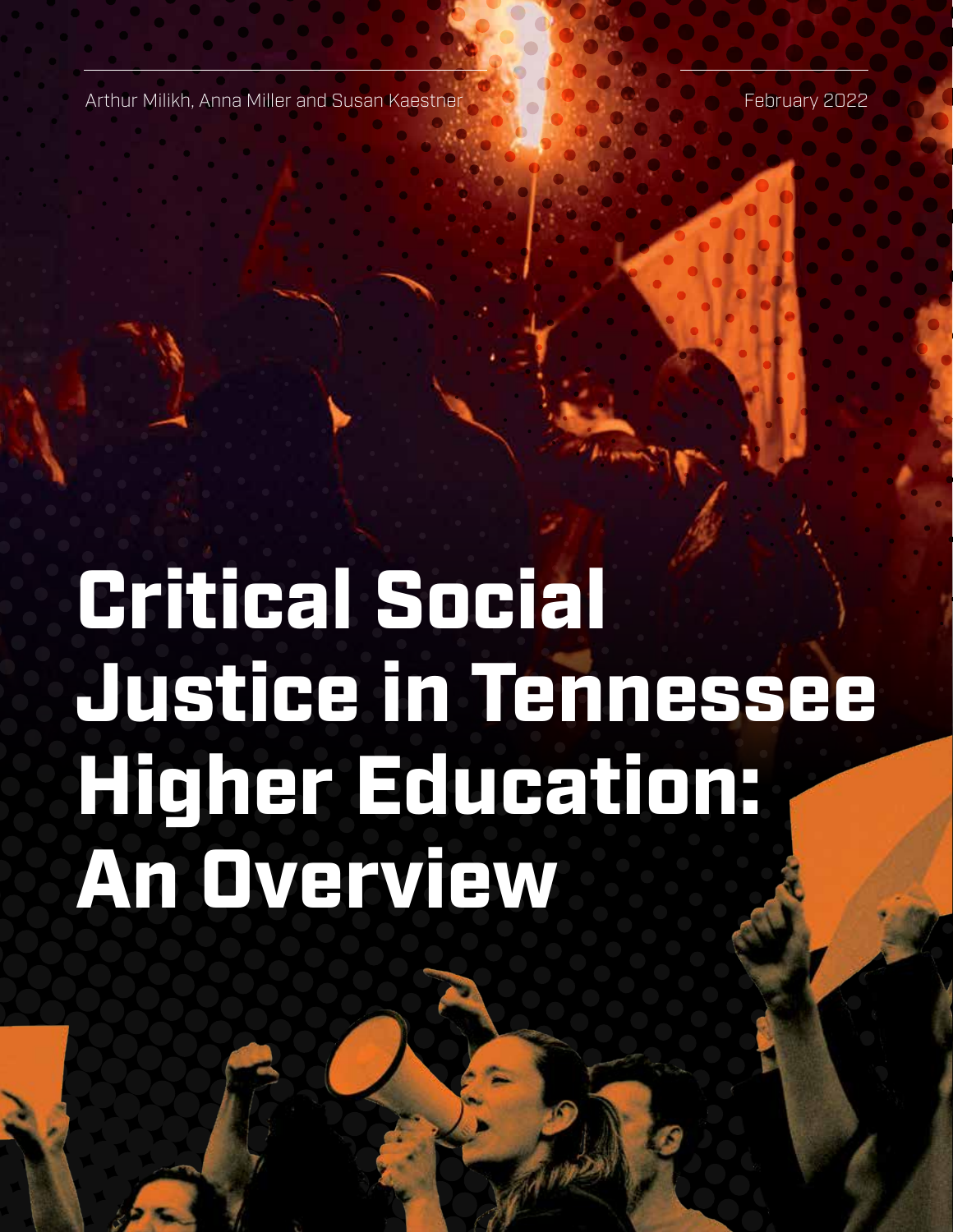There is the moral dualism that sees good and evil as instincts within us between which we must choose. But there is also what I will call pathological dualism that sees humanity itself as radically… divided into the unimpeachably good and the irredeemably bad. You are either one or the other."

*– Rabbi Lord Jonathan Sacks*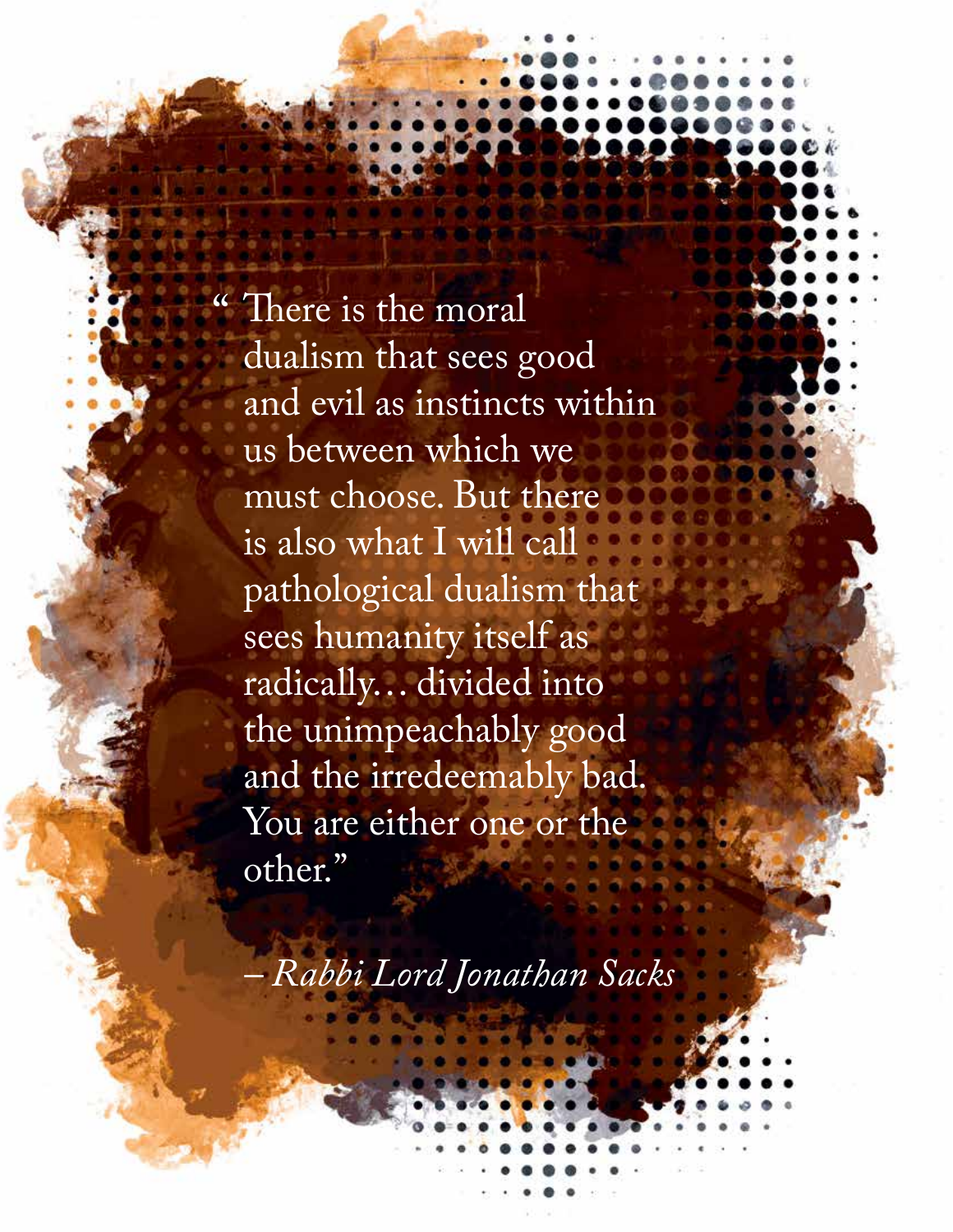## TABLE OF CONTENTS

| How Does it Relate to Diversity, Equity, and Inclusion (DEI)<br>Programming? |
|------------------------------------------------------------------------------|
|                                                                              |
| At a Glance: Critical Social Justic in Tennessee Higher Education  7         |
|                                                                              |
|                                                                              |
|                                                                              |
|                                                                              |
|                                                                              |
| University of Tennessee at Chattanooga  13                                   |
|                                                                              |
|                                                                              |
|                                                                              |
|                                                                              |
|                                                                              |
|                                                                              |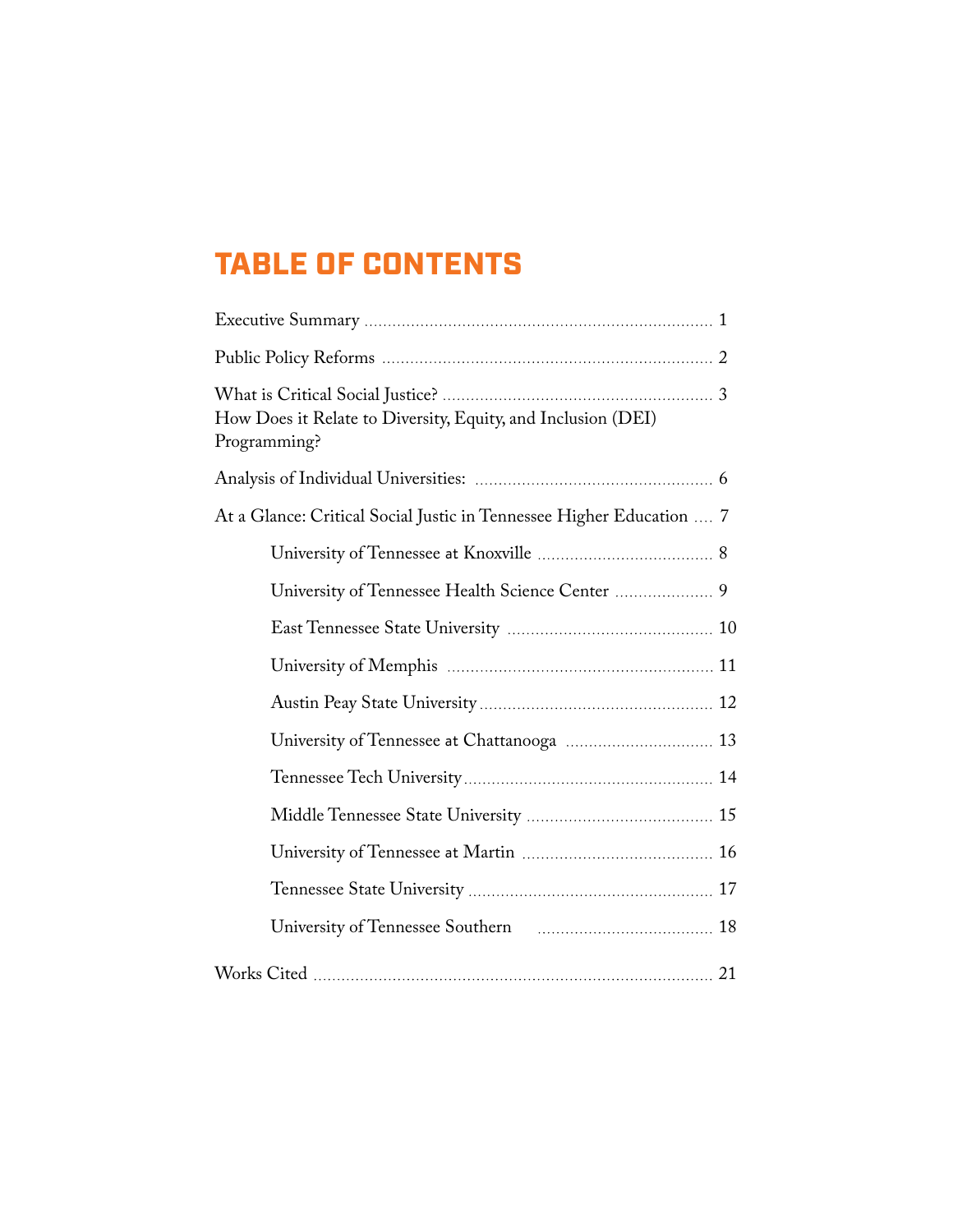# **EXECUTIVE SUMMAR**

A particularly narrow ideological view—Critical Social Justice (CSJ), as we call it—has come to dominate many American colleges and universities. This pernicious ideology divides the world into aggrieved minorities and oppressive majorities. It reduces people to a group identity grounded in immutable characteristics such as race and sex.

This narrow ideological view is diverting universities away from their core mission toward a mission of leftist activism. It is also working to undermine the American way of life. It undermines equal protection of the law creating different standards of justice for minorities and the supposedly oppressive majority. It cultivates anger and resentment among the supposedly aggrieved, while undermining the stability and mutual toleration at the heart of a decent, stable civil society. It compromises meritocracy. It compromises free speech, and it compromises open inquiry because it limits the range of acceptable opinions.

Many of Tennessee's universities and state colleges are dedicating themselves to this ideology. University of Tennessee – Knoxville has more administrators dedicated to CSJ than the rest of the system combined, but CSJ ideology presents a systemic problem. More administrators are added every year. More strategic plans include goals about promoting diversity, equity, and inclusion (DEI). More colleges and schools within the universities themselves adopt diversity statements and plans to expand this infrastructure. This overview shows this in several ways.

- All of Tennessee's eleven universities have university-level administrators dedicated to promoting DEI.
- Four of Tennessee's eleven universities have university-level strategic plans for promoting DEI.
- At least four of Tennessee's eleven universities have dedicated DEI administrators at the college-level.
- At least eight of Tennessee's eleven universities have dedicated DEI plans or DEI committees to promote this narrow ideological mission at the college level.

The DEI problem is systemic. More energy and resources are dedicated to promoting DEI at UTK than all the other schools combined. However, the energy is building at several other schools, including most prominently University of Tennessee Health Science Center, East Tennessee State University and the University of Memphis. Reform is unlikely to occur from within these universities. Targeted action through the state legislature can however force change - including through budgetary and administrative reforms.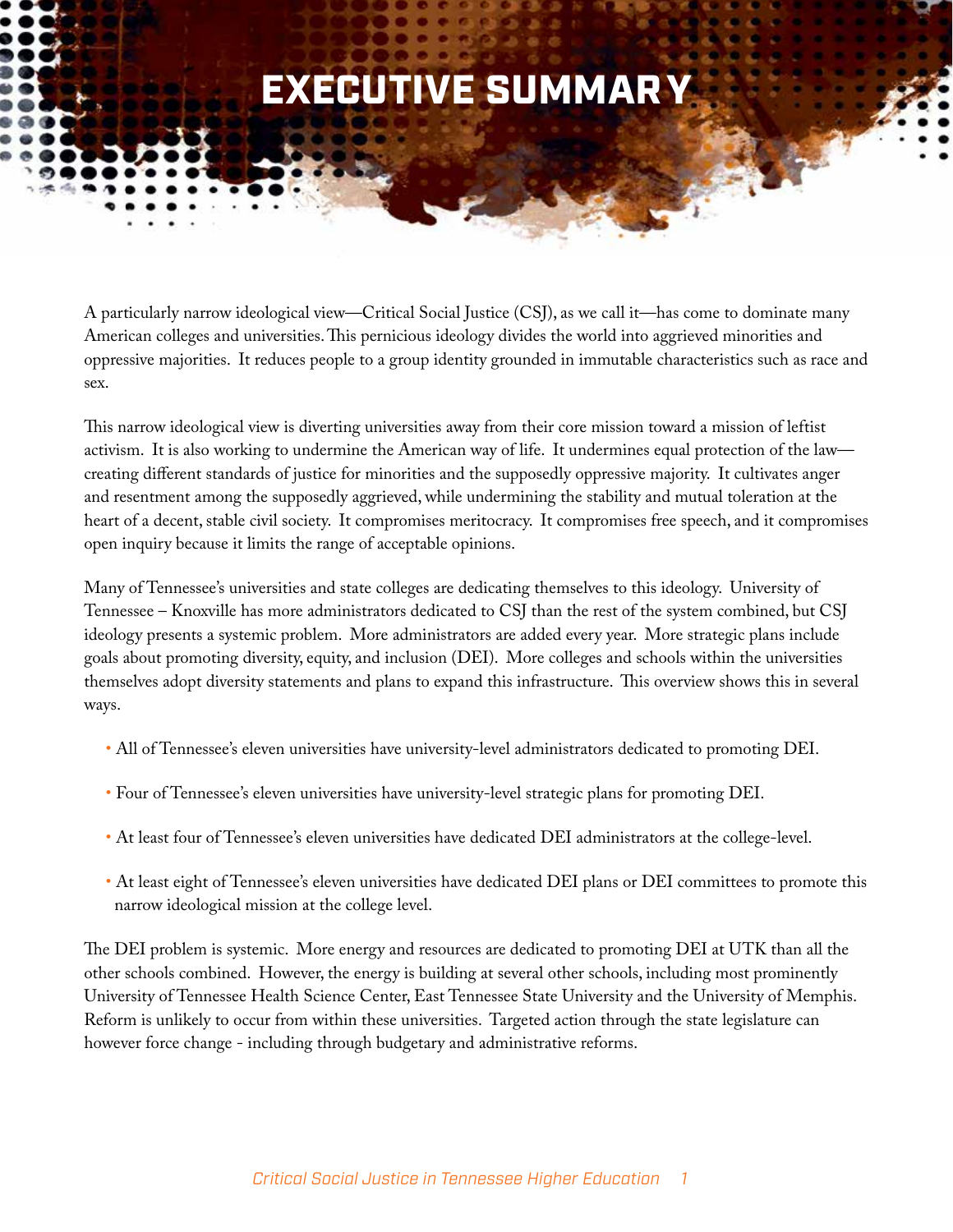# PUBLIC POLICY REFORMS

**Budget.** The legislature controls the purse strings. It should consider cutting budgets throughout the Tennessee system by amounts of spending on Diversity, Equity, and Inclusion to get universities to change direction.

**Budget Reporting.** The legislature should order universities to return to their core educational mission and they should be required to report how they have cut budgets so the legislature can judge whether they have been returned to that mission.

**Budget Formula.** Universities that promote DEI should be disfavored in the system's budget formula, while those that refuse to adopt this pernicious ideology should be rewarded.

**Hiring Practices.** Universities are public entities. The legislature should require universities to emphasize excellence, professionalism, and contributions to the core educational mission instead of diversity in their hiring. Practices inconsistent with hiring for excellence and professionalism and the core mission should be proscribed.

**Transparency.** All faculty members and administrators should post their vitas online, updated twice a year, and all course syllabi should be available to the public online. The public has a right to know what its universities are teaching.

**Governance.** Trustees and Regents must have annual reports on how the universities are rolling back the DEI infrastructures and policies and emphasize merit in hiring. Strategic Plans will not be approved if they emphasize diversity and inclusion and fail to emphasize race-neutral ideas of excellence, professionalism, and the core educational mission.

**Bans on Activism.** The legislature should commission a study on university sponsored political activism with an aim of determining which departments, colleges, and policies foster activism so that the scale of the problem can be better grasped. This will be a basis for future legislative concerns.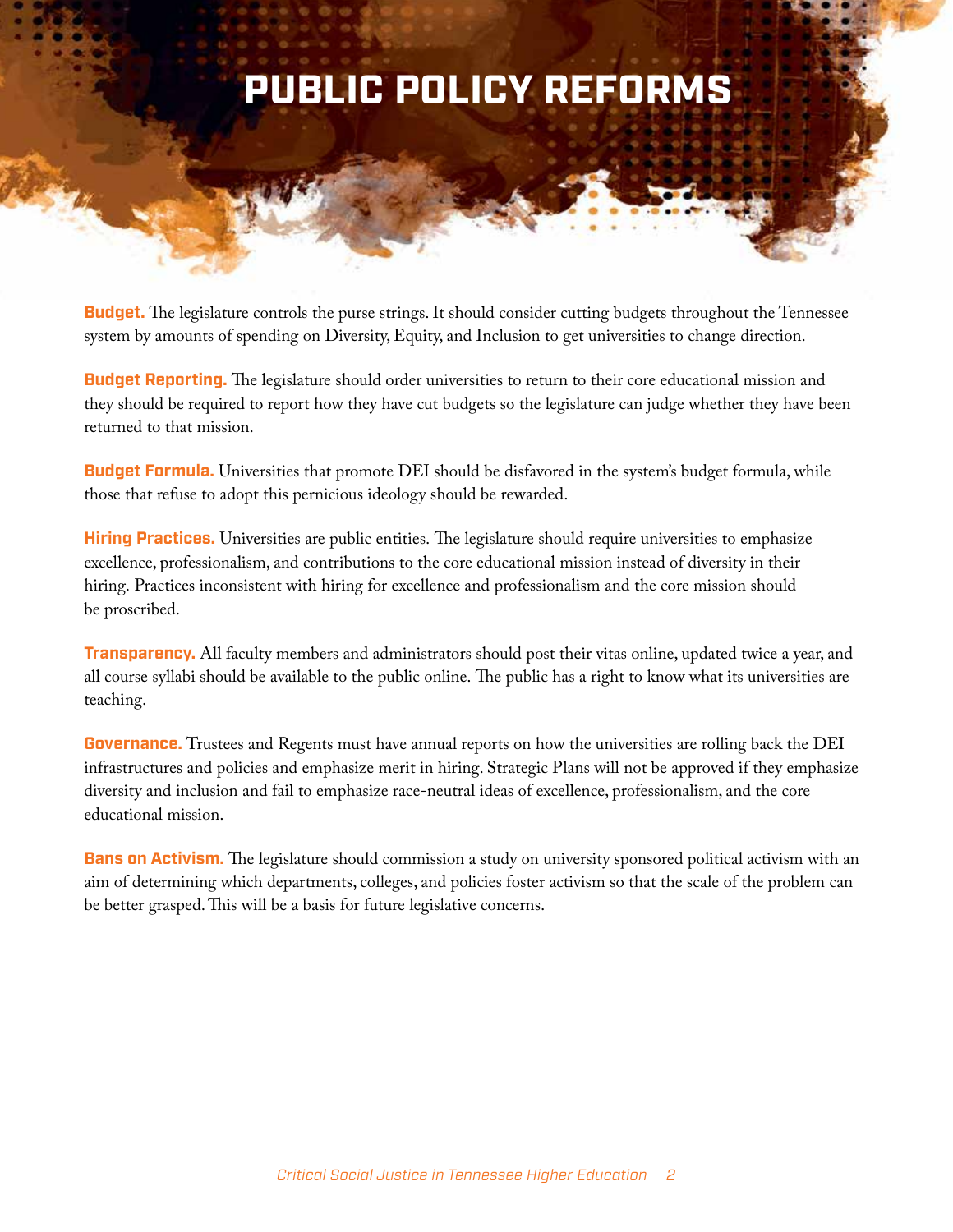# RITICAL SOCIAL JUSTICE?

OW DOES IT RELATE TO DIVERSITY, EQUITY, AND INCLUSION (DEI) PROGRAMMING?

**America's colleges and universities have become increasingly radical over the past 50 years. 1** Academics and administrators are no longer merely pushing progressive politics but transforming universities into institutions dedicated to political activism and indoctrinating students into a hateful ideology. We call this ideological bent, Critical Social Justice. 2

Many today are worried about critical race theory (CRT), $^3$  critical theory, cultural Marxism,  $^4$  identity politics, and multiculturalism. 5 These are all basically the same ways of thinking. They all adopt a reigning civil rights ideology, which generally holds that all disparities in group outcomes are traceable to discrimination and would disappear through genuine liberation. 6

CSJ begins with criticism or critical analysis, where activists unmask the supposed hidden realities of the world. America, they say, seems to be a place of equal opportunity or fair admissions, but it really is made up of various structures of oppression built by the privileged to keep victim groups weak and unequal. Under this ideology, America is said to have a patriarchal, racist, Christian, homophobic, cisgendered, and ableist culture. The "advantaged" America tries to impose its ways on allegedly disadvantaged Americans. The alleged oppressors, CSJ proponents argue, do this in sneaky ways, like passing seemingly colorblind laws or having colorblind admission standards at universities that actually exclude minorities. 7 America and all of the West are everywhere and always racist, sexist, etc. — that is the conclusion of the CSJ activists.

But activists promise a CSJ remedy to this problem. Victims, they believe, should be elevated and the supposedly privileged, demoted. This remedy is realized differently in different institutional settings. At universities specifically, students' minds will be retrained. They will be taught to identify, shame, and destroy "oppressors." Activists will teach oppressors to identify with the plight of victims and remediate activism on victims' behalf, while they encourage supposed oppressors to feel shame for their "whiteness" or "toxic masculinity." Two sets of standards — one for the alleged oppressors and one for the alleged victims — emerge.

The result of such training will be a happier, more diverse student body and an environment defined by perceived inclusion. Or so we are told. But this happy vision never comes about because the CSJ activists continually identify lingering inequalities that they say must be removed before the promised land arrives. It sets about a rolling revolution in university life, where one reform always demands another. Resentment and hatred between the alleged victims and alleged oppressors reign in the meantime.

Diversity, equity, and inclusion (DEI) is the mechanism whereby CSJ is applied to institutions like universities. DEI is CSJ made more palatable using sweet-sounding civic language, but the related policies represent the same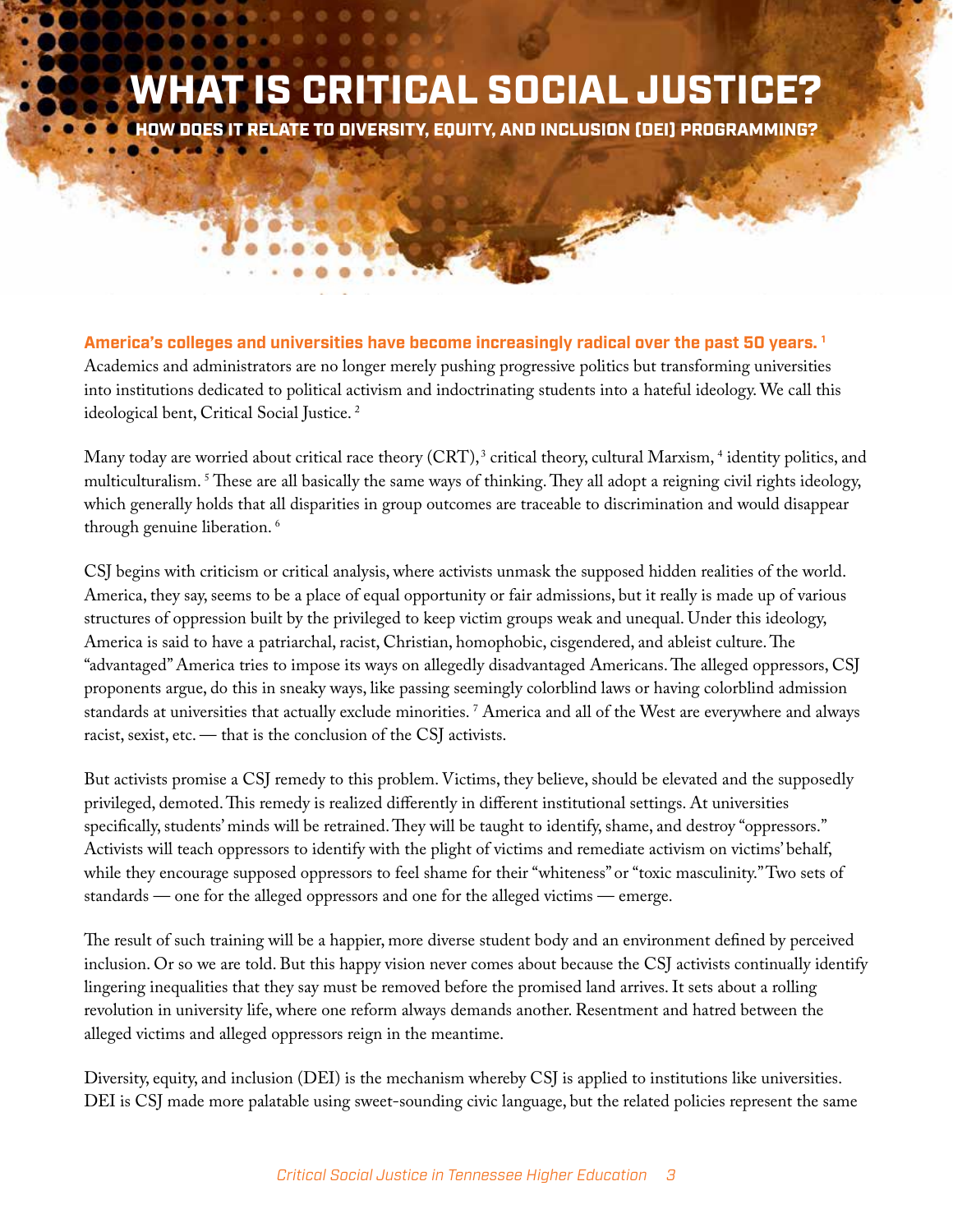critical analysis and remedy. Both CSJ and DEI emphasize how institutions like universities are irredeemably racist or sexist. Both CSJ and DEI hope for policies that might overturn the victim-oppressor framework, but instead they make the former victims the new rulers and the former oppressors the new victims.

As famous critical race theorist Ibram X. Kendi writes, "The only remedy for past discrimination is present discrimination. The only remedy for present discrimination is future discrimination." 8 DEI is that present and future discrimination:

**Diversity:** Diversity used to mean difference or plurality but not anymore. Diversity means more members of victim groups and fewer members of the supposedly oppressive groups. When men make up 80% of engineering students, that is a lack of diversity that must be remedied. When women make up more than 80% of elementary education majors, that is diversity that should be celebrated. And in curriculum, diversity means replacing books written by white males with authors from "historically underrepresented" groups. The achievement of diversity requires retribution be taken against former oppressors. It requires that aggrieved minorities be held to lower standards than those who are privileged. The formerly marginalized get privilege, and the formerly privileged get marginalized.

**Equity:** Equity used to mean fairness before the law but not anymore. Equity stands for the idea that universities must aim at something like statistical group parity (e.g., since blacks make up 13% of the population, they should be 13% of engineers). Failure to achieve parity is sufficient evidence of systematic discrimination. Therefore, we must dismantle the old culture (no matter how well it seemed to work) and build a new one that will achieve parity. In short, equity is equal group outcomes.

**Inclusion:** Inclusion used to mean everyone was welcome but not anymore. Today's inclusion demands an institutional climate that elevates and supports the well-being of aggrieved minorities instead or at the expense of the supposedly privileged. Sometimes that means special tutoring for their supposedly unique needs like a women's center or excluding ideas and symbols that some members of underrepresented groups find objectionable like thin blue line flags). LGBT- or Blacks-only graduations are organized in the name of inclusion. Speech codes and safe spaces arise in order to accomplish this new inclusion. In short, inclusion means excluding all that makes allegedly aggrieved minorities uncomfortable.

The ideas behind DEI require people to believe that America is on an endless treadmill of oppression and victimhood. Accordingly, all efforts to transcend group identity are thought to be lies that rationalize "privilege." Advocates for CSJ demand ideological conformity — victims can only be seen as members of an oppressed class rather than individuals, and non-victims are stigmatized and blamed for the evils victims suffer.

CSJ education undermines freedom under the guise of equal laws and social harmony. 9 It is inconsistent with the idea that individual rights should help organize political life. It is inconsistent with a dedication to scientific inquiry. There is no way to get from CSJ to a peaceful, unified, and happy nation. It also compromises family life. It promises to tarnish and alienate productive, law-abiding citizens who do not espouse CSJ philosophy both in theory and in practice. It denies there is a standard outside of group identity to which groups can be held. It denies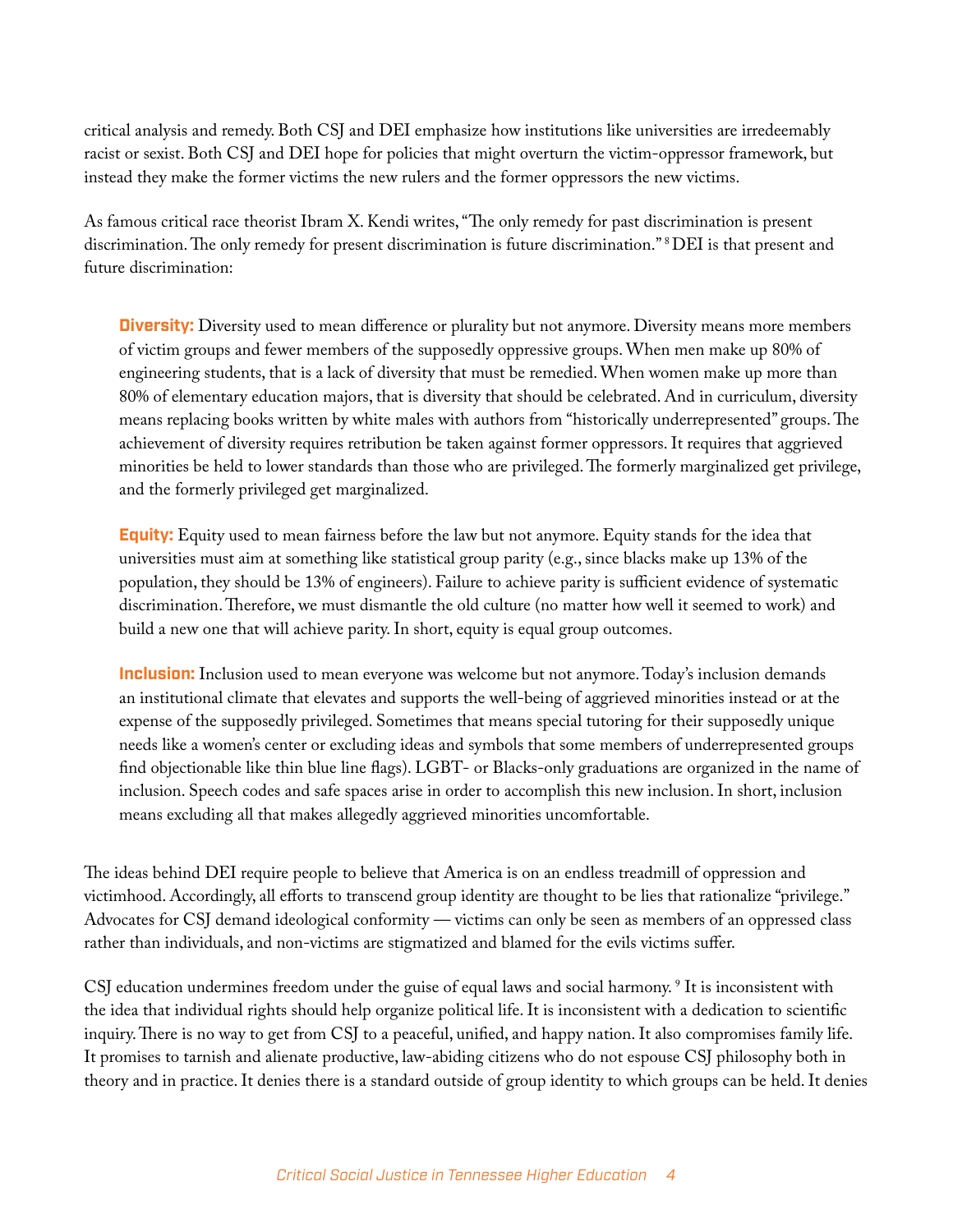the reality that inequality and privilege are complex social phenomena that come about in many different ways, not just from oppression. It is every bit as deadly to the American way of life as selling state secrets to a public enemy. CSJ is false and pernicious.

Others have written about the problems endemic to CSJ. This report is based on the idea that CSJ undermines the advancement of knowledge and the achievement of a common good. It asks: **How far has the CSJ agenda advanced across Tennessee's institutions of higher education?**

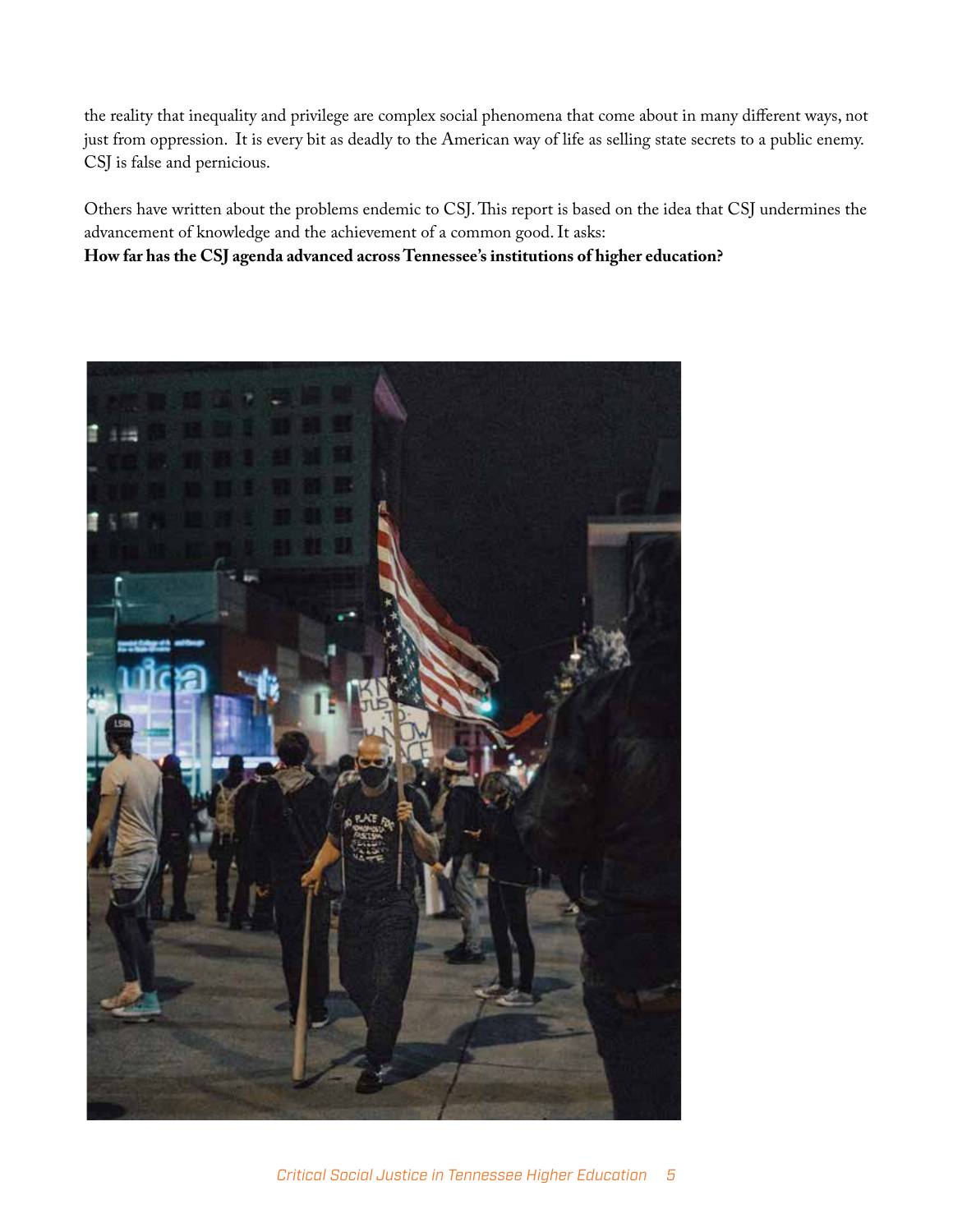# ANALYSIS OF INDIVIDUAL UNIVERSITIES

What follows is an analysis of individual universities. This analysis looks at publicly available information. It yields a very conservative estimate for how far DEI has penetrated individual universities. We do not analyze syllabi, for instance, for individual classes or individual departments. Nor do we describe the programs being implemented. We have not looked at the academic records of administrators or faculty at the universities. Such questions would reveal an even more systemic problem. We can begin to reveal how far DEI has spread through a simpler set of questions.

**Does the university have a university-wide strategic plan for DEI?**

**Does university strategic plan have an objective dedicated to DEI?**

**Does the university have a designated university level administrator for DEI?**

**What proportion of colleges have DEI administrators?**

**What proportion of colleges have DEI strategic plans or committees?**

#### **Does the university have required diversity courses in general education? How many credits?**

Fully-built out DEI missions require some bureaucratic infrastructure. Universities decide to build that infrastructure. Then universities hire people to do further building. And then those administrators coordinate the actions of those who also want to build further. They plan together. And, at the end of the process, they execute their plans into every academic unit and into student life and into every nook and cranny of the university. Our case study on how CSJ came to University of Tennessee – Knoxville bears out this pattern, but it is a pattern that is developing in several universities across the system.

We provide a scorecard of sorts for each university to show where they are in this process, along with a footnote apparatus that carefully documents where the information is from. Scorecards could estimate how much DEI costs at each university as well, using the publicly available roster of public employee salaries. But this has proven difficult. This method is inaccurate in that it ignores stipends that faculty members get to remake their syllabi to conform to the demands of CSJ or what faculty members receive for serving on committees or buyouts for committee service. A more accurate total would depend on universities releasing data that they have proven very unwilling to release through FOIA requests. We start with a handy chart depicting how much each university has built its DEI infrastructure before turning to individual university scorecards.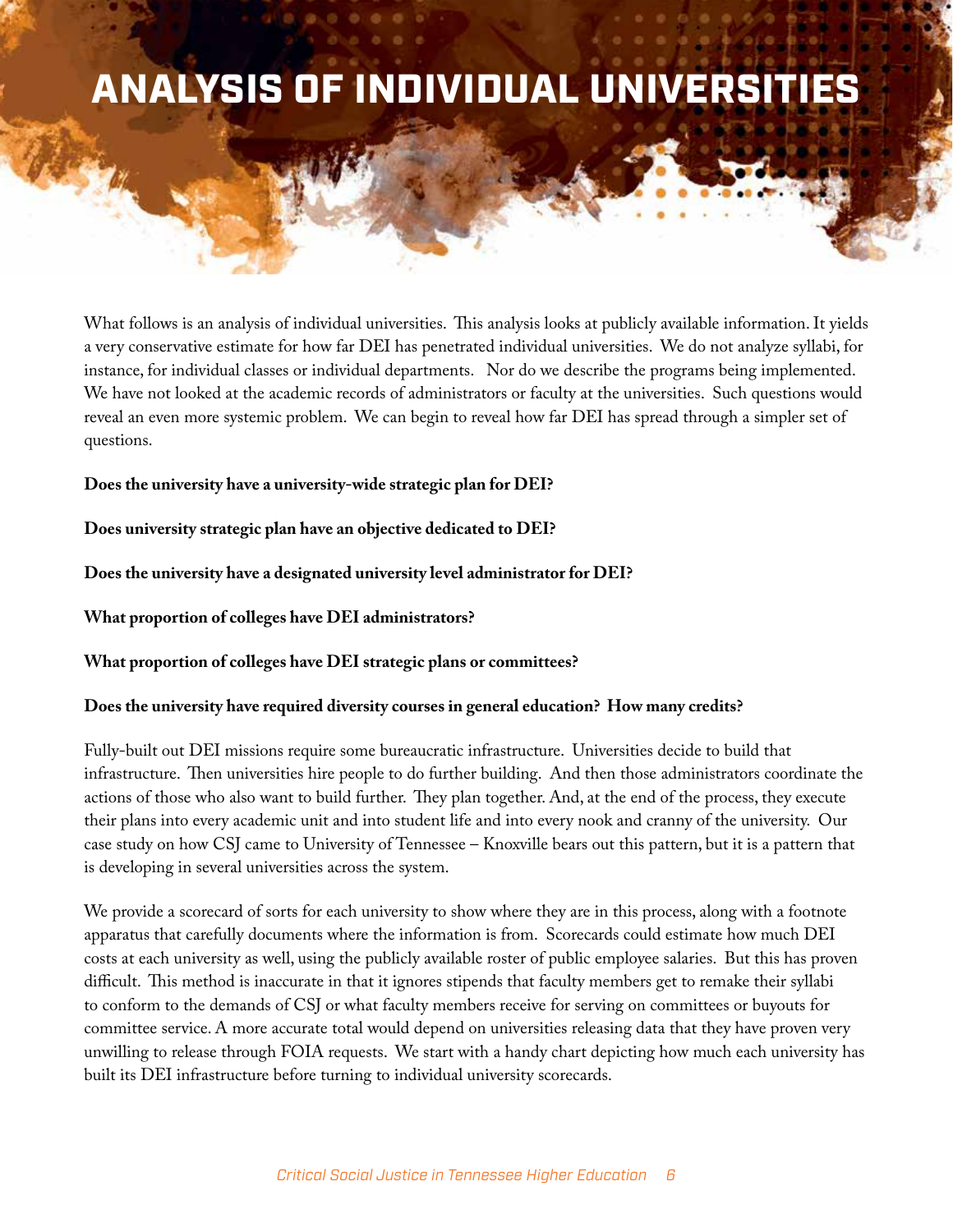# **A GLANCE: CRITICAL SOCIA CE IN HIGHER EDUCATIO**

This chart presents how far universities in the Tennessee higher education system have built out DEI infrastructure. Each university is then analyzed individually in the pages that follow.

| <b>UNIVERSITY</b> | <b>DEI</b><br><b>PLAN</b> | <b>STRAT</b><br><b>PLAN</b> | <b>U ADM</b> | <b>COLL</b><br><b>DEI</b> | <b>COLL</b><br><b>PLAN</b> | <b>DIV</b><br><b>REQ</b>               |
|-------------------|---------------------------|-----------------------------|--------------|---------------------------|----------------------------|----------------------------------------|
| UT-KNOX           | <b>Yes</b>                | <b>Yes</b>                  | <b>Yes</b>   | 9/11                      | 11/11                      | 9                                      |
| UT-HC             |                           | <b>Yes</b>                  | <b>Yes</b>   | 2/5                       | 5/5                        | $\begin{array}{c} \square \end{array}$ |
| <b>ETSU</b>       | <b>Yes</b>                |                             | <b>Yes</b>   | 3/8                       | 5/8                        | $\Box$                                 |
| <b>MEMPHIS</b>    |                           | Yes                         | Yes          | 0/12                      | 6/12                       | $\begin{array}{c} \square \end{array}$ |
| <b>APSU</b>       |                           | Yes                         | Yes          | 0/5                       | 5/5                        | $\Box$                                 |
| UT-C              | <b>Yes</b>                |                             | Yes          | 1/4                       | 1/4                        | 6                                      |
| <b>TTU</b>        |                           |                             | Yes          | 3/8                       | 8/8                        | $\Box$                                 |
| <b>MTSU</b>       |                           |                             | Yes          | 2/6                       | 0/6                        | $\begin{array}{c} \square \end{array}$ |
| UT-M              |                           |                             | Yes          | 0/5                       | 1/5                        | $\begin{array}{c} \square \end{array}$ |
| <b>TSU</b>        | <b>Yes</b>                |                             | <b>Yes</b>   | 0/7                       | 0/7                        | 0                                      |
| <b>UTS</b>        |                           |                             | Yes          | 0/6                       | 0/6                        | 1                                      |

**DEI Plan = Does the university have a university-wide strategic plan for DEI?**

**Strat Plan = Does university strategic plan have an objective dedicated to DEI?**

**U Adm = Does the university have a designated university level administrator for DEI?**

**Coll DEI = What proportion of colleges have DEI administrators?**

**Coll Plan = What proportion of colleges have DEI strategic plans or committees?**

**Div Req = Does the university have required diversity courses in general education? How many credits?**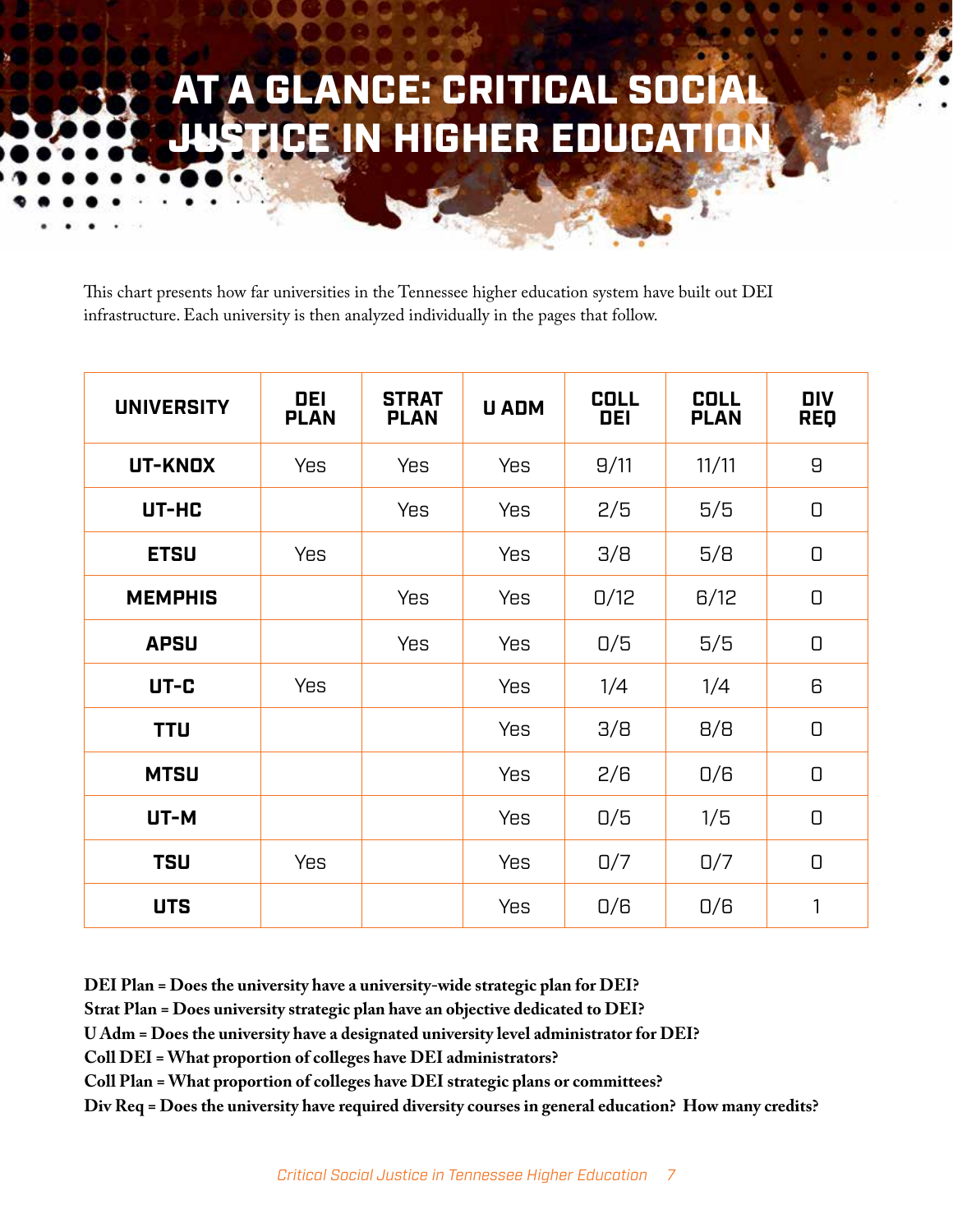#### University of Tennessee at Knoxville

UTK has remarkably gone from almost no DEI infrastructure in 2018 to a fully built-out DEI infrastructure in the span of 4 years. It has significant plans to spread this narrow ideology into all corners of the university. We have prepared a case study revealing how UTK went woke as a cautionary tale for what is happening at other universities across the Tennessee system.

| Key Document: | Report on Recruitment and Retention of Diverse Faculty.       |
|---------------|---------------------------------------------------------------|
|               | Envisioning the Future of University of Tennessee, Knoxville. |

Associate Vice Chancellor of Diversity and Engagement: Tyvi Small.

DEI Personnel in Colleges and Schools: Herbert College of Agriculture: Coordinator of Diversity and Inclusion: Sharon Couch. College of Architecture and Design: Director of Diversity Relations: Felicia Dean. College of Arts and Sciences: Associate Dean of Diversity and Community Relations: Angela Batey Haslam College of Business: Director of the Office of Diversity and Community Relations: Clarence Vaughn (heads staff of four). College of Education Health and Human Services: Director of DEI: Dorion McCoy. Tickle College of Engineering: Director of Engineering Diversity Programs: Travis Griffin (heads staff of three). College of Law: Director of Diversity and Inclusion: Maria Saez-Tatman. College of Social Work: Associate Dean for Equity and Inclusion: J. Camille Hall. Only Nursing and Veterinary Sciences have no dedicated DEI administrator (yet!).

Nine credits (three-three credit classes) are dedicated to DEI/CSJ in general education.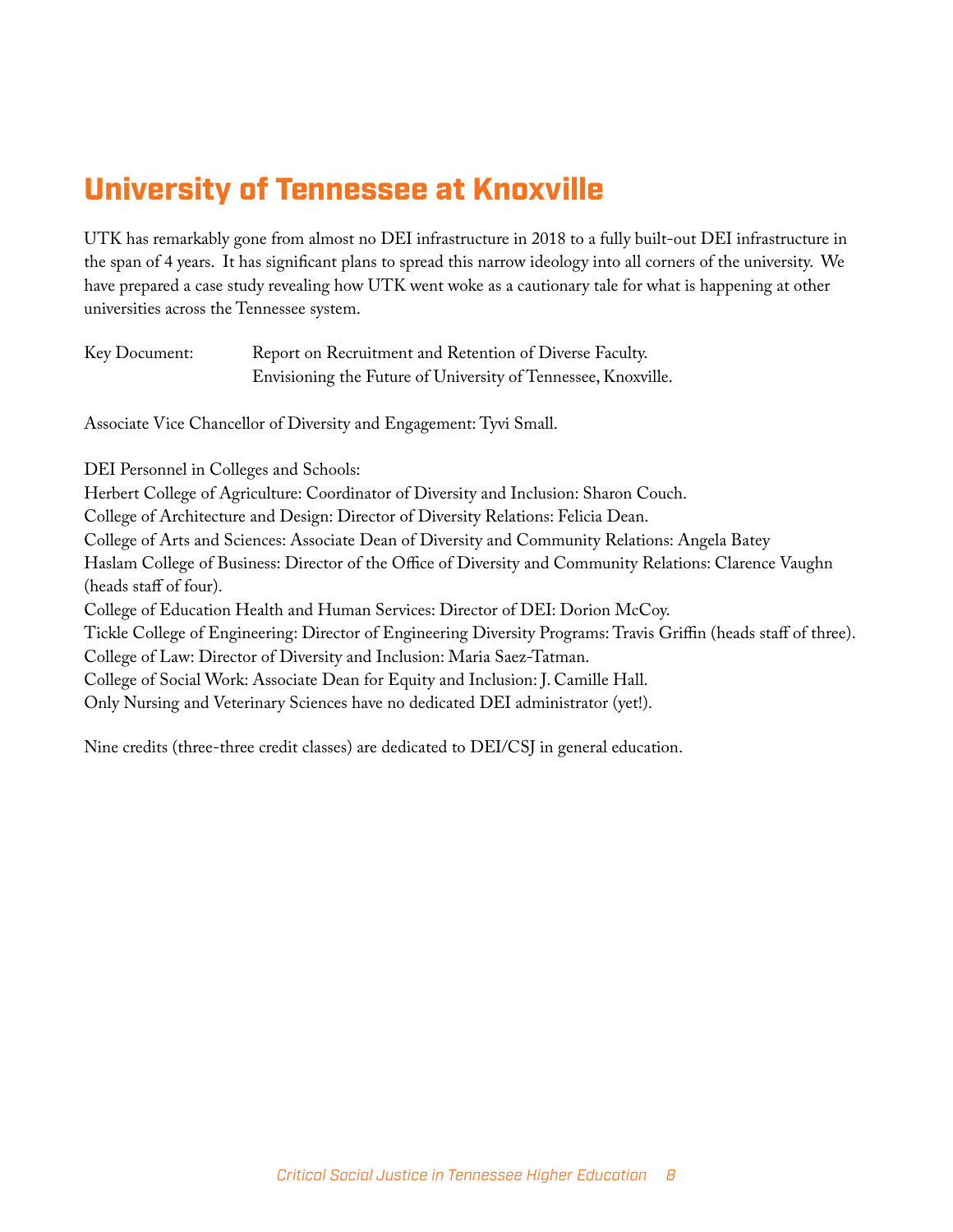#### University of Tennessee Health Science Center

DEI is coming to the sciences faster than most other places. Scientific disciplines are perceived to be bastions of meritocracy or white privilege. Thus medical schools and engineering schools have been targets at most universities. UT-HSC is no exception. Every college at UT-HSC has moved toward a DEI plan, either with a dedicated DEI administrator or a DEI committee or a DEI strategic plan. The university itself is moving toward adopting a campus wide DEI plan, as it has sown DEI into its strategic plan and has hired a DEI administrator with a significant staff and with a university-wide committee. The trends point toward a UTK-like break out in the next few years.

Key Document: Strategic Map with several goals overlapping with DEI.<sup>10</sup>

Associate Vice Chancellor for Inclusion, Equity, and Diversity: Michael Alston (\$197,600). 11 5 person staff. University-wide Diversity and Inclusion Advisory Council. 12

DEI Personnel in Colleges and Schools:

College of Dentistry: Director of DEI: Syreeta T. McTavous. 13

UTHSC Moving Forward Committee. 14

College of Health Professionals: No designated diversity administrators. Strategic Plan (2018-2015) has DEI hiring goals and culture building goals (1, 2, 3.7). 15 College of Medicine: Associate Dean of Diversity and Inclusion: Claudette Shepherd.

Council on Diversity and Improvement.

Advancing Women in Medicine.

Committee on Admissions oversees extensive diversity scholarship program. 16

College of Nursing: No designated diversity administrators.

Committee for Equity and Inclusion. 17

College of Pharmacy: No designated diversity administrators.

Equity, Inclusivity, and Diversity Advisory Board. 18

 DEI sown into three strategic goals of College's plan, including a goal to "create an infrastructure tha drives DEI." 19

No general education requirements, strictly speaking.

Implicit bias training for search committees is optional, and it remains optional for all faculty as well.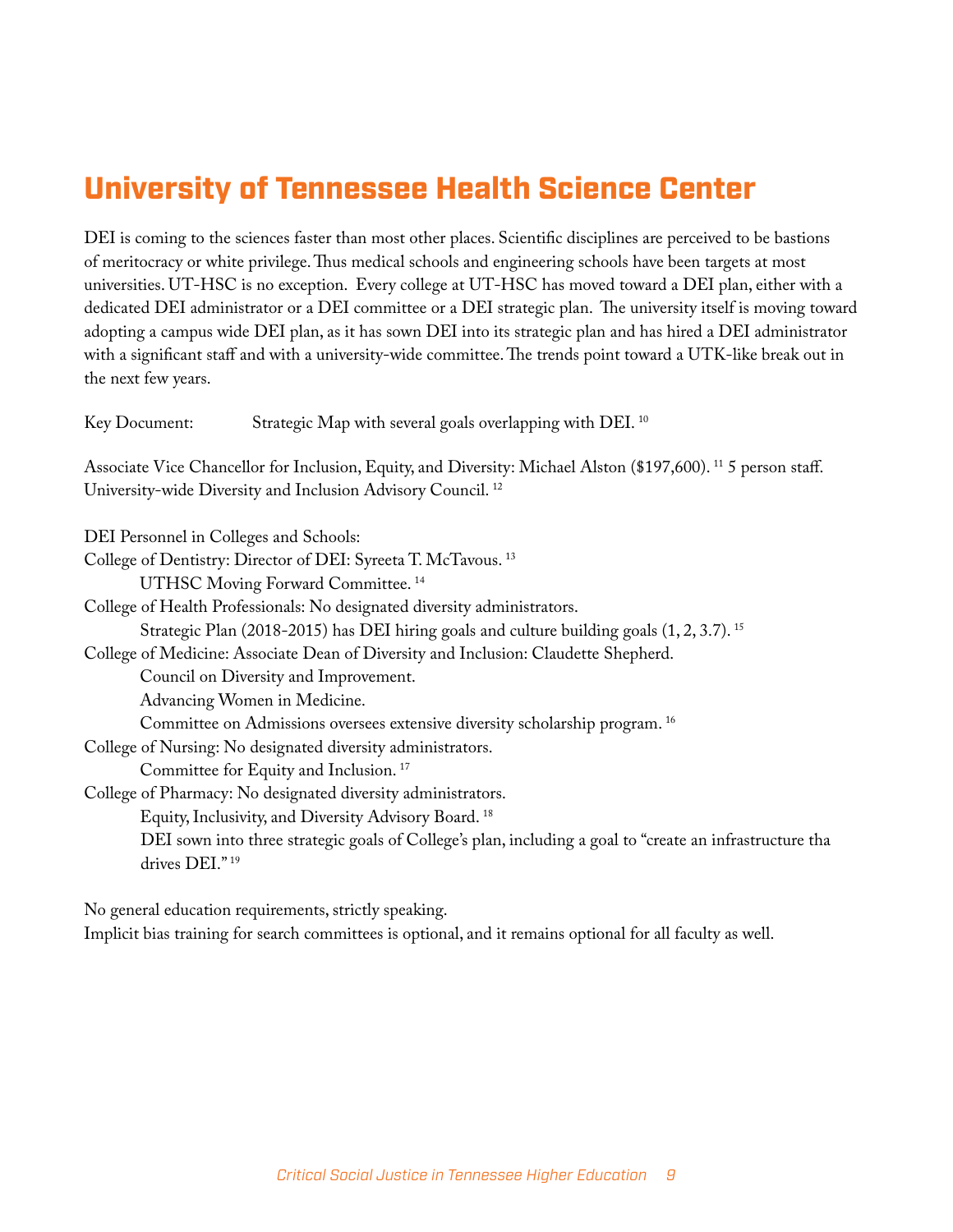#### East Tennessee State University

ETSU has a Strategic Action Plan from its Office of Equity and Inclusion, a dedicated university-level administrator, and a Council to oversee its efforts at the university level. Hiring has begun at the college level, where its first Associate Dean for Equity and Inclusion has been hired in the College of Arts and Sciences. Plans are hatching in other colleges. Like UT-HSC, ETSU is ready for a DEI break-out. It seems to be where UTK was in 2019.

| Key Documents:                         | Office of Equity and Inclusion, Strategic Action Plan 2020-2022. <sup>20</sup><br>Memo about Diversity and Equity. <sup>21</sup> |
|----------------------------------------|----------------------------------------------------------------------------------------------------------------------------------|
|                                        | Vice President for Equity and Inclusion: Keith V. Johnson (\$160,425). <sup>22</sup>                                             |
| University-wide committees include:    |                                                                                                                                  |
|                                        | Equity & Inclusion Advisory Council. <sup>23</sup>                                                                               |
|                                        | ETSU 125 Strategic Planning Task Force on Equity and Inclusion. <sup>24</sup>                                                    |
| DEI Personnel in Colleges and Schools: |                                                                                                                                  |
|                                        | College of Arts and Sciences: Associate Dean for Equity & Inclusion: Daryl A. Carter. <sup>25</sup>                              |
|                                        | Equity & Inclusion Council. <sup>26</sup>                                                                                        |
|                                        | List of Core Values, not no strategic plan. <sup>27</sup>                                                                        |
|                                        | College of Business and Technology: No designated diversity administrator.                                                       |
|                                        | Equity and Inclusion Committee. <sup>28</sup>                                                                                    |
|                                        | College of Clinical and Rehabilitative Health Services: No designated diversity administrator.                                   |
|                                        | Clemmer College: Assist. Dean of Equity, Inclusion and Student Success: Jessie Wang.                                             |
|                                        | Gatton College of Pharmacy: No designated diversity administrator. No committee detected                                         |
|                                        | College of Nursing: No designated diversity administrator.                                                                       |
|                                        | Committee for Equity and Inclusion.                                                                                              |
|                                        | DEI is part of the strategic plan, but subsidiary. <sup>29</sup>                                                                 |
|                                        | Quilen College of Medicine: Director of DEI: Rachel Walden.                                                                      |
| Diversity Council. <sup>30</sup>       |                                                                                                                                  |
|                                        | No mention of DEI in strategic plan.                                                                                             |
|                                        | College of Public Health: No designated diversity administrator.                                                                 |
|                                        | Committee for Equity and Inclusion.                                                                                              |
| Strategic Diversity Plan. 31           |                                                                                                                                  |
|                                        |                                                                                                                                  |

No dedicated diversity classes are in the general education requirements.

No implicit bias training is offered.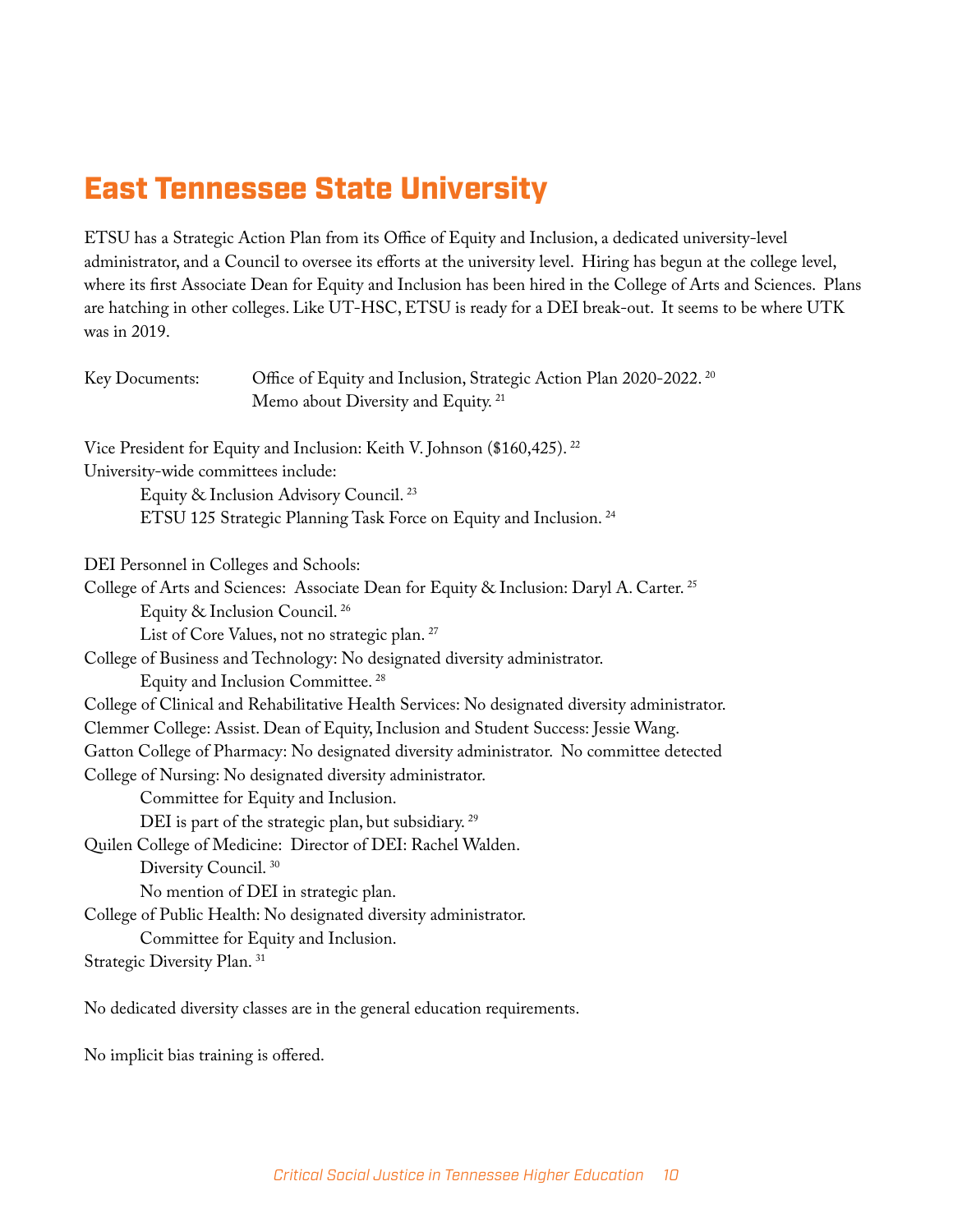## **The University of Memphis**

Recent controversies about woke grants at University of Memphis do not come as a surprise. Memphis has a Strategic Action Plan with DEI sown into it and a dedicated university-level DEI administrator. One should expect a more specific DEI plan in the coming years, with a great build-out at the university level. Colleges have begun the process of adopting DEI: six of its twelve colleges have either committees or strategic plans dedicated to DEI.

| Key Documents:                         | Strategic Plan: Leading Through Innovation, 2019-2023. <sup>32</sup> (DEI Highest Priority)           |
|----------------------------------------|-------------------------------------------------------------------------------------------------------|
|                                        | Vice President and Director of Diversity Initiatives: Karen Weddle-West (\$302,656). <sup>33</sup>    |
| University-wide committees include:    |                                                                                                       |
|                                        | DEI Working Group (charged with the development of DEI Strategic Plan)                                |
| DEI Personnel in Colleges and Schools: |                                                                                                       |
|                                        | College of Arts & Sciences: No designated diversity administrator. No committee detected.             |
|                                        | College of Communication & Fine Arts: No designated diversity administrator.                          |
| <b>DEI</b> Committee                   |                                                                                                       |
|                                        | College of Education: Race, Diversity, Equity and Inclusion (RDEI) Committee.                         |
|                                        | RDEI Action Plan Draft is prepared. <sup>34</sup>                                                     |
|                                        | College of Health Sciences: No designated diversity administrator. No committee detected.             |
|                                        | College of Professional & Liberal Arts: No designated diversity administrator. No committee detected. |
|                                        | Fogelman College of Business & Economics: No designated diversity administrator.                      |
| <b>DEI</b> Committee                   |                                                                                                       |
|                                        | One of primary values is "accelerated equity." 35                                                     |
|                                        | Herff College of Engineering: No designated diversity administrator.                                  |
|                                        | College level Strategic Plan includes DEI emphasis. <sup>36</sup>                                     |
|                                        | Diversity Statements stating commitment at department level. <sup>37</sup>                            |
|                                        | Kemmons Wilson School of Hospitality & Resort Management: None.                                       |
|                                        | Loewenberg College of Nursing: No designated diversity administrator.                                 |
| DEI Committee. <sup>38</sup>           |                                                                                                       |
|                                        | Diversity a Core Value in Mission Statement. <sup>39</sup>                                            |
|                                        | School of Communication Sciences and Disorders: Diversity Taskforce.                                  |
| Taskforce Goals. <sup>40</sup>         |                                                                                                       |
|                                        | School of Public Health: No designated diversity administrator.                                       |
|                                        | Diversity is a core value and goal in Mission Statement. <sup>41</sup>                                |
|                                        | Cecil C. Humphreys School of Law: No designated diversity administrator.                              |
|                                        | A diversity emphasis in plan and mission. <sup>42</sup>                                               |

No dedicated diversity classes are in the general education requirements.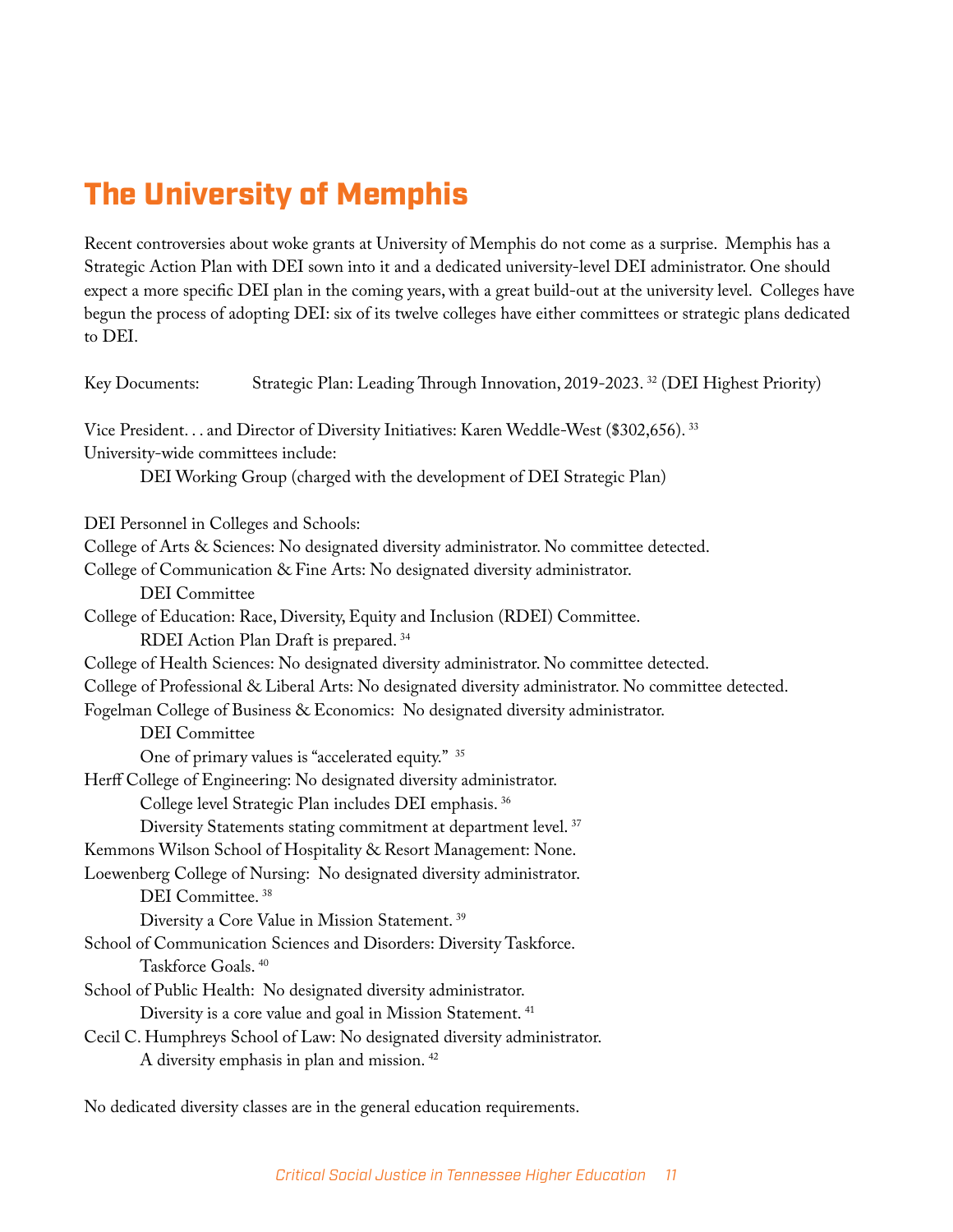## Austin Peay State University

APSU has a Strategic Plan that emphasizes DEI and a dedicated university-level administrator, but that administrator has duties that compromise DEI leadership ability (since she is the Title IX Coordinator as well). Efforts at college level are developing but have broken out of the committee level in only three of the five colleges. Expect that APSU will start hiring a bigger staff at the university level before building out more infrastructure at the college level.

| Strategic Plan 2016-2021: Diversity. 43<br>Key Documents:                                                                                                           |
|---------------------------------------------------------------------------------------------------------------------------------------------------------------------|
| Chief Diversity Officer and Title IX Coordinator: LeNeeca R. Williams (\$119,000). Staff of three.<br>University-wide committee: Diversity Committee. <sup>44</sup> |
|                                                                                                                                                                     |
| DEI Personnel in Colleges and Schools:                                                                                                                              |
| College of Arts & Letters: No designated diversity administrator.                                                                                                   |
| <b>Diversity Committee</b>                                                                                                                                          |
| 2020-2021 Diversity Task Force Report. <sup>45</sup>                                                                                                                |
| College of Business: No designated diversity administrator.                                                                                                         |
| DEI standing committee.                                                                                                                                             |
| College of Behavioral and Health Sciences: No designated diversity administrator.                                                                                   |
| <b>College Diversity Committee</b>                                                                                                                                  |
| Mission and Diversity Statement. <sup>46</sup>                                                                                                                      |
| College of Education: No designated diversity administrator.                                                                                                        |
| College-level Diversity Council                                                                                                                                     |
| Developing its first strategic diversity plan. <sup>47</sup>                                                                                                        |
| College of STEM: No designated diversity administrator.                                                                                                             |
| Diversity & Inclusion Committee with four subcommittees.                                                                                                            |
| Diversity & Inclusion Statement with a pledge. <sup>48</sup>                                                                                                        |

Only Honor's students have dedicated DEI course (Honors 2220). No dedicated diversity classes are in the general education requirements.

Implicit bias training is part of the required faculty and staff hiring process training that every member serving on a search committee receives.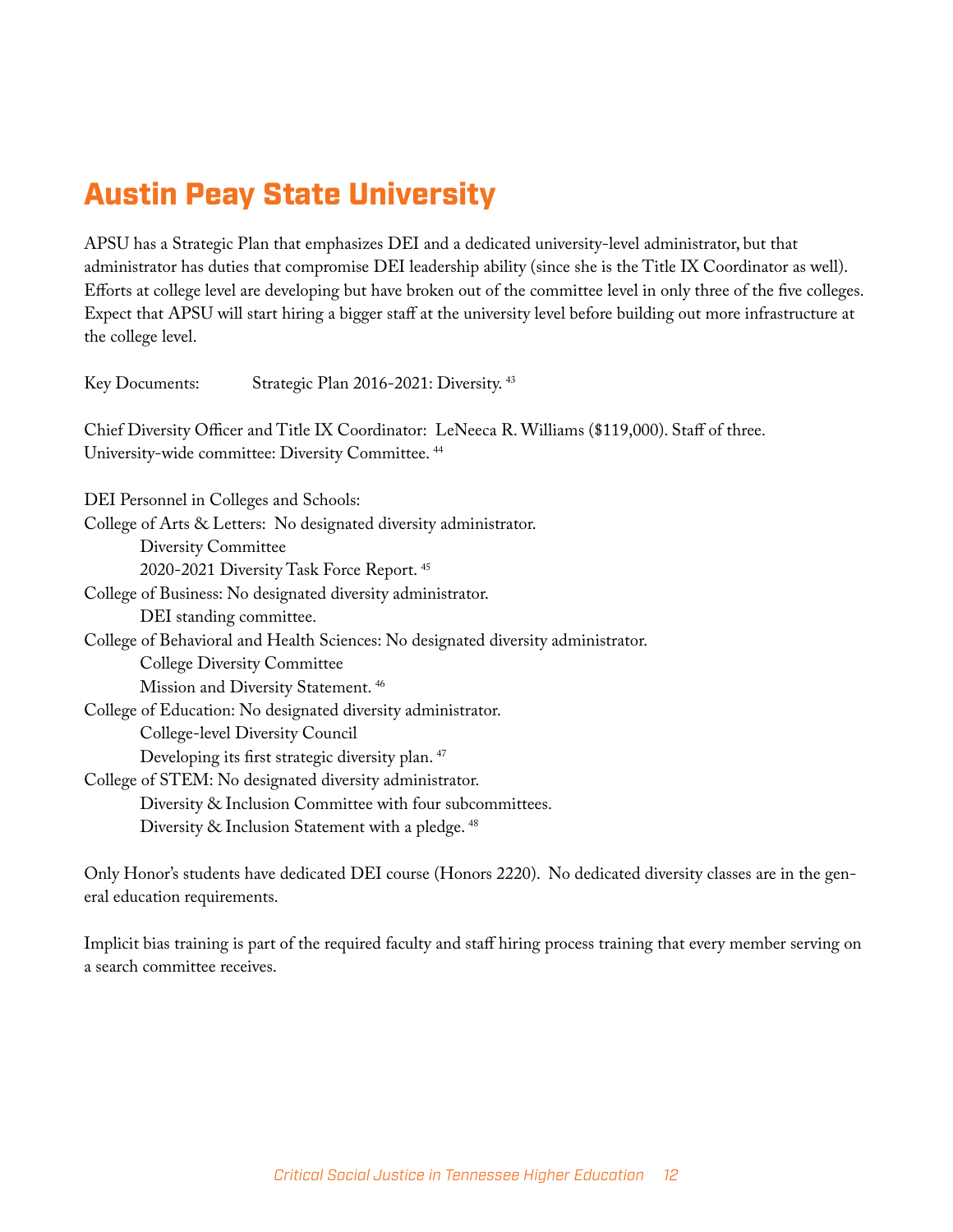#### University of Tennessee at Chattanooga

UT-C has a Strategic Plan for DEI and a university-level administrator. Its efforts at the college level are less developed than most however, with only one of the four colleges seeming to emphasize DEI.

Key Documents: Diversity Plan. 49

Vice Chancellor for Diversity and Engagement: Stacy Lightfoot (\$195,000). 50

DEI Personnel in Colleges and Schools: College of Arts and Science: DEI Committee. 51 Diversity in strategic plan (goal 4).<sup>52</sup> College of Engineering and Computer Science: No designated diversity administrators College of Health, Education, and Profession Studies: No designated diversity administrators Gary W. Rollins College of Business: Chief Diversity Officer: Gail Dawson

Most courses in "Historical Understanding" subcategory (a three-credit requirement) are CSJ/DEI courses, as do most of those in the three-credit "Thoughts, Values and Beliefs" requirement.

Job search committees have an implicit bias training element in its hiring program.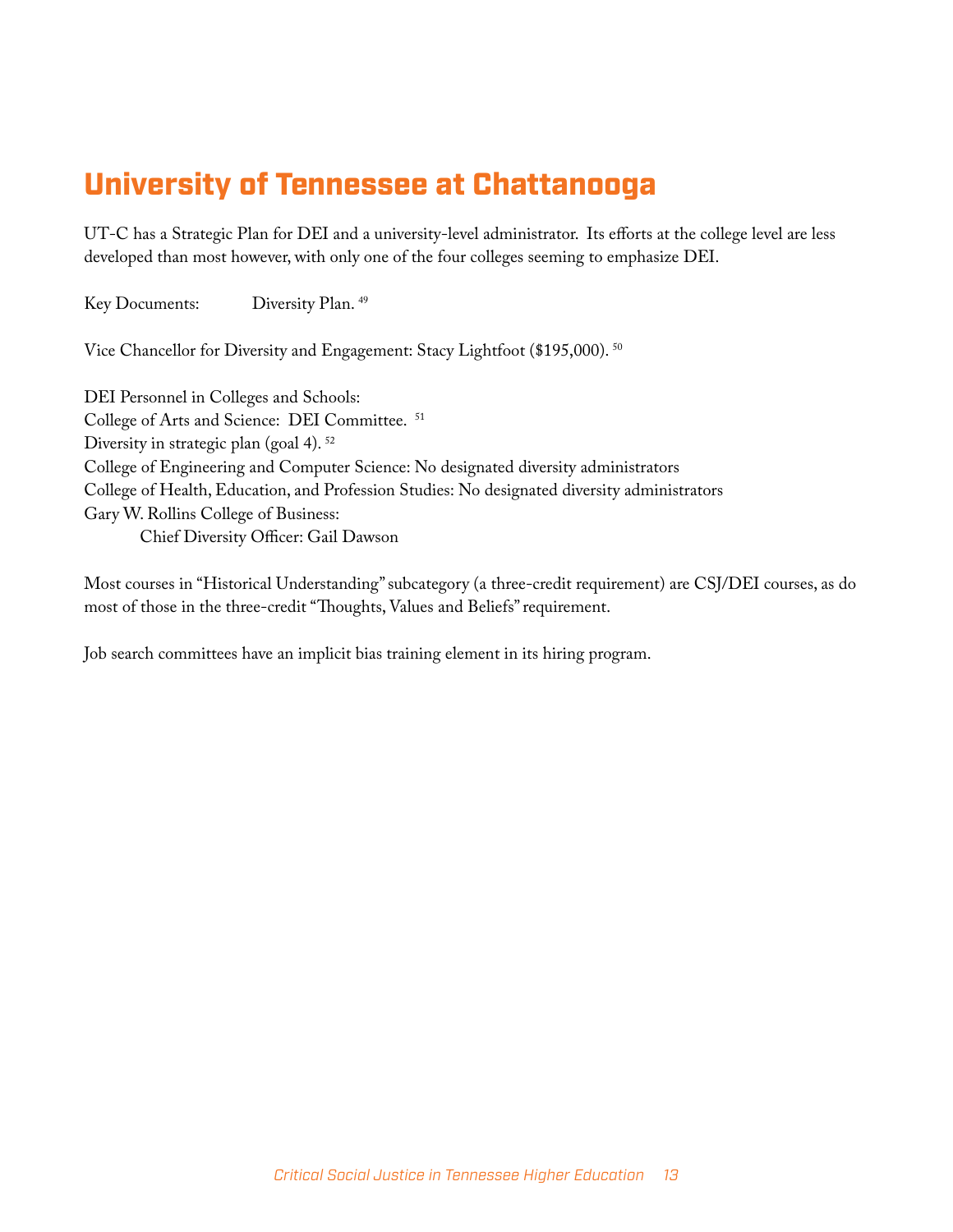#### Tennessee Tech University

TTU has a university-level administrator but no university wide emphasis on DEI yet. Its colleges are leading the way, however, since many have plans and some have dedicated DEI administrators. Every college has a committee dedicated, in one way or another, to DEI. This is consistent with the trends nationwide, where the sciences hire more DEI administrators than the soft disciplines.

Key Documents: No University-wide Diversity Action Plan

Chief Diversity Officer: Rob Owens (\$128,000). 53

University-wide committees include: Commission on the Status of Blacks. Commission on the Status of Women. 54 Diversity, Equity, and Access Committee. Office of Multicultural Affairs with two person staff. 55

DEI Personnel in Colleges and Schools:

Every college has a committee dedicated, in one way or another, to DEI. College of Agriculture and Human Ecology: No designated diversity administrator. College and Arts & Science: Associate Dean for DEI: Ameilia Talley. 56 College of Business: Director with Diversity and Inclusion portfolio: Cheryl Montgomery. 57 College of Education: No designated diversity administrator. College of Engineering: Director of Diversity, Recruitment & Student Success: Harry T. Ingle Jr. 58 Computer science has diversity committee. College of Fine Arts: No designated diversity administrator. College of Graduate Studies: No designated diversity administrator. Whitson-Hester School of Nursing: No designated diversity administrator.

No dedicated diversity classes are in the general education requirements.

No implicit bias training is currently available.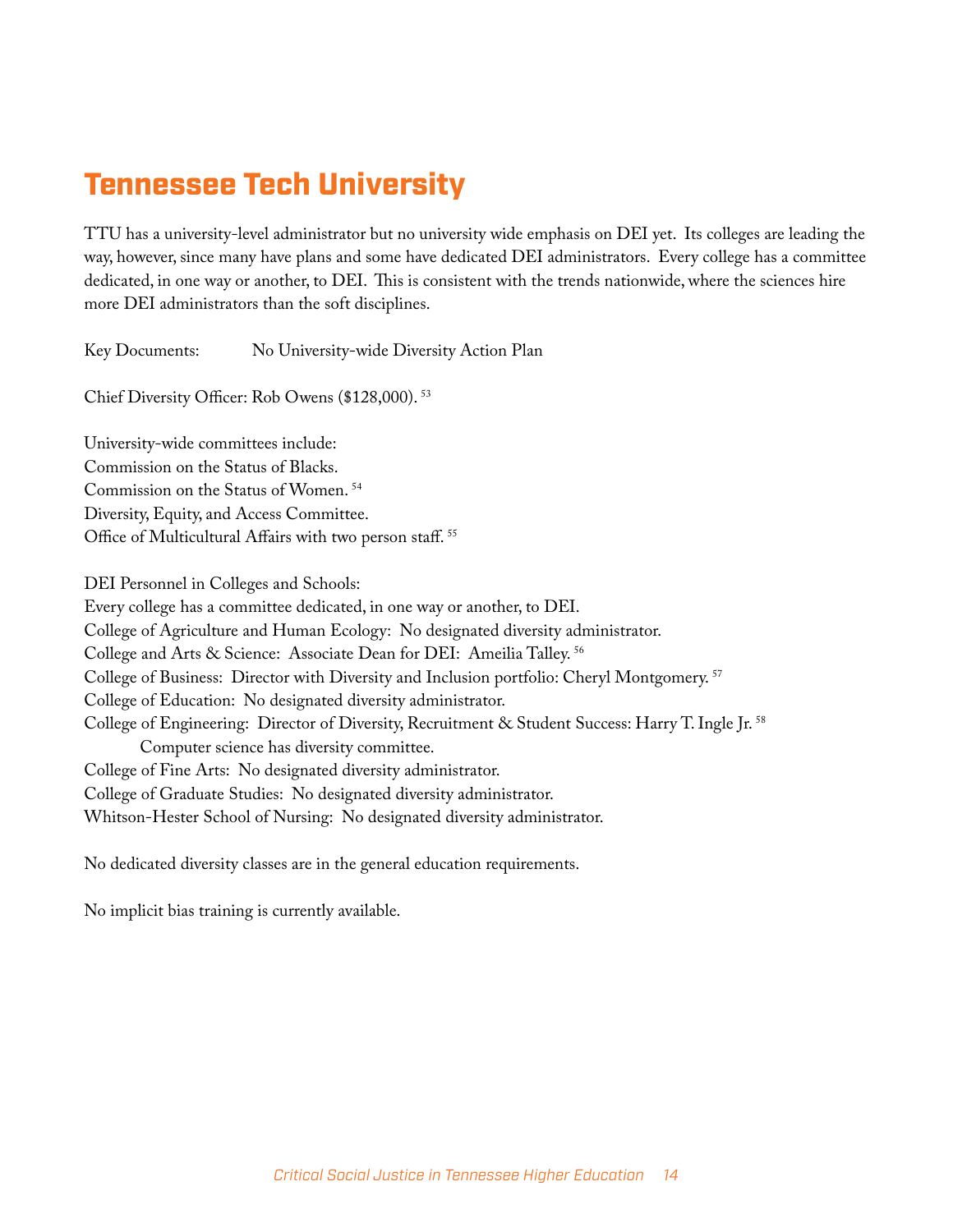#### Middle Tennessee State University

MTSU has some dedication to DEI at the administrative level, but very little at the college level. It is not clear that there is much DEI above a student center with a robust mission.

Key Documents: Office of Intercultural & Diversity Affairs mission statement and list of principles. 59

Upper-Level Administrators Dedicated to DEI: Chief Diversity Officer and Vice President of Faculty Affairs: Cheryl B. Torsney (\$162,500). Special Assistant to the Provost: General Keith Huber (\$185,770). Special Assistant to the President for Institutional Equity and Compliance: Christy Sigler (\$110,000). Director, Intercultural & Diversity Affairs: Daniel Green. 60

University Committees Dedicated to DEI. Diversity Dissertation Fellowships. Social Justice and Equality Initiative Task Force.

DEI Personnel in Colleges and Schools:

College of Basic and Applied Sciences: No designated diversity administrators.

College of Behavioral and Health Sciences: No designated diversity administrators.

Jennings A. Jones College of Business: No designated diversity administrators.

Elements of Strategic Plan suggest the priority of diversity. 61

College of Education: Sponsors Fairness, Justice and Equity Center led by Michelle Stevens.

College of Liberal Arts: No designated diversity administrators.

College of Media and Entertainment: No designated diversity administrators.

No dedicated diversity classes are in the general education requirements, though many courses are DEI focused throughout the general education.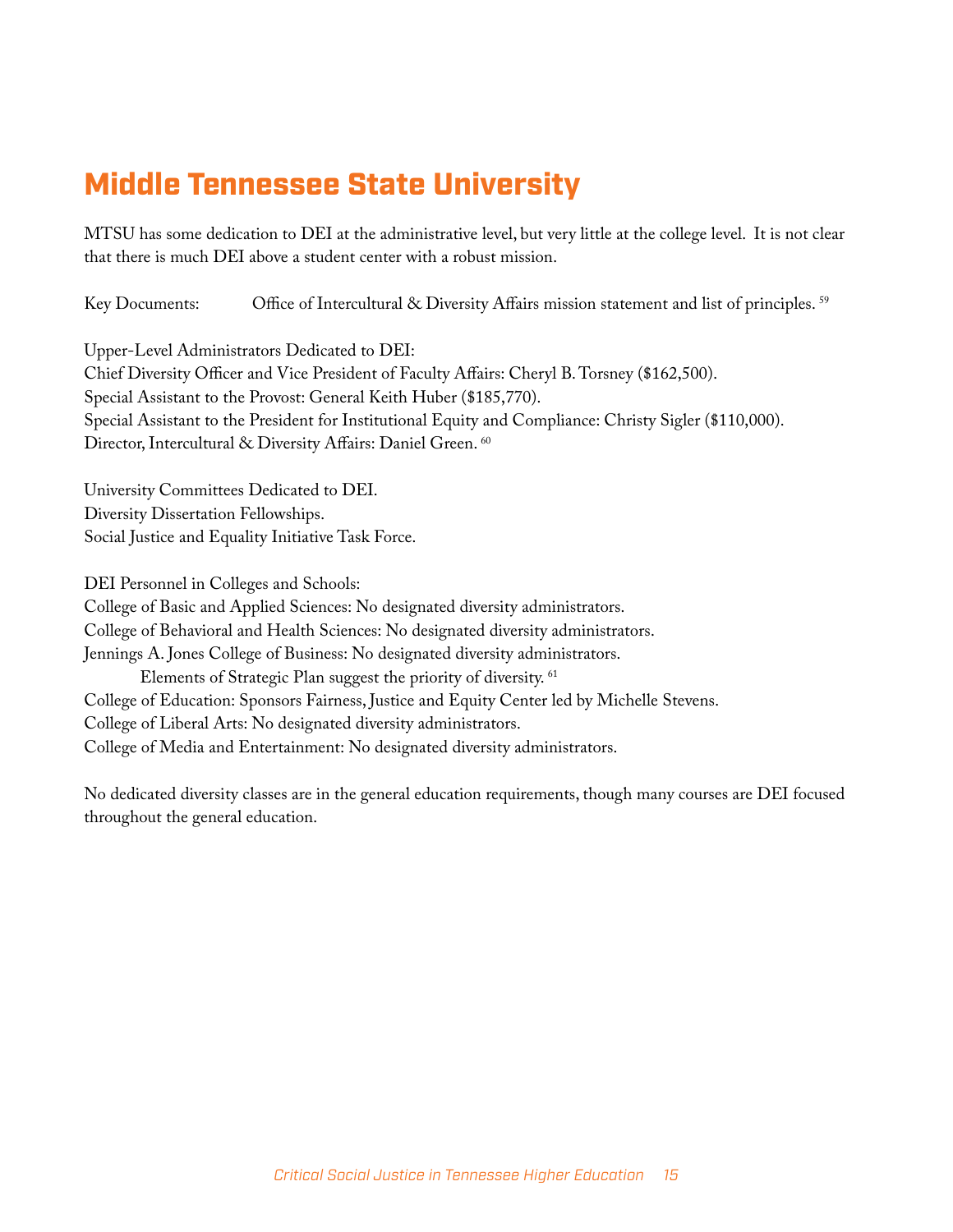#### University of Tennessee at Martin

UT-Martin is just starting to get in the DEI game, it appears, with the search of a new Director of Equity and Diversity.

Key Documents: None

Chief Diversity and Inclusion Officer: Mark McCloud (\$121,800) Director of Equity and Diversity: Job search underway. 62

University Committees Dedicated to DEI. Inclusion Task Force. Equity and Diversity Advisory Council. 63

DEI Personnel in Colleges and Schools:

College of Agriculture and Applied Sciences: No designated diversity administrators.

College of Business and Global affairs: No designated diversity administrators.

CBGA Advisory Board Workgroup II: Diverse Faculty Recruitment.

College of Education, Health and Behavioral Science: No designated diversity administrators. College of Engineering and Natural Science: No designated diversity administrators. College of Humanities and Fine Arts: No designated diversity administrators.

No dedicated diversity classes are in the general education requirements.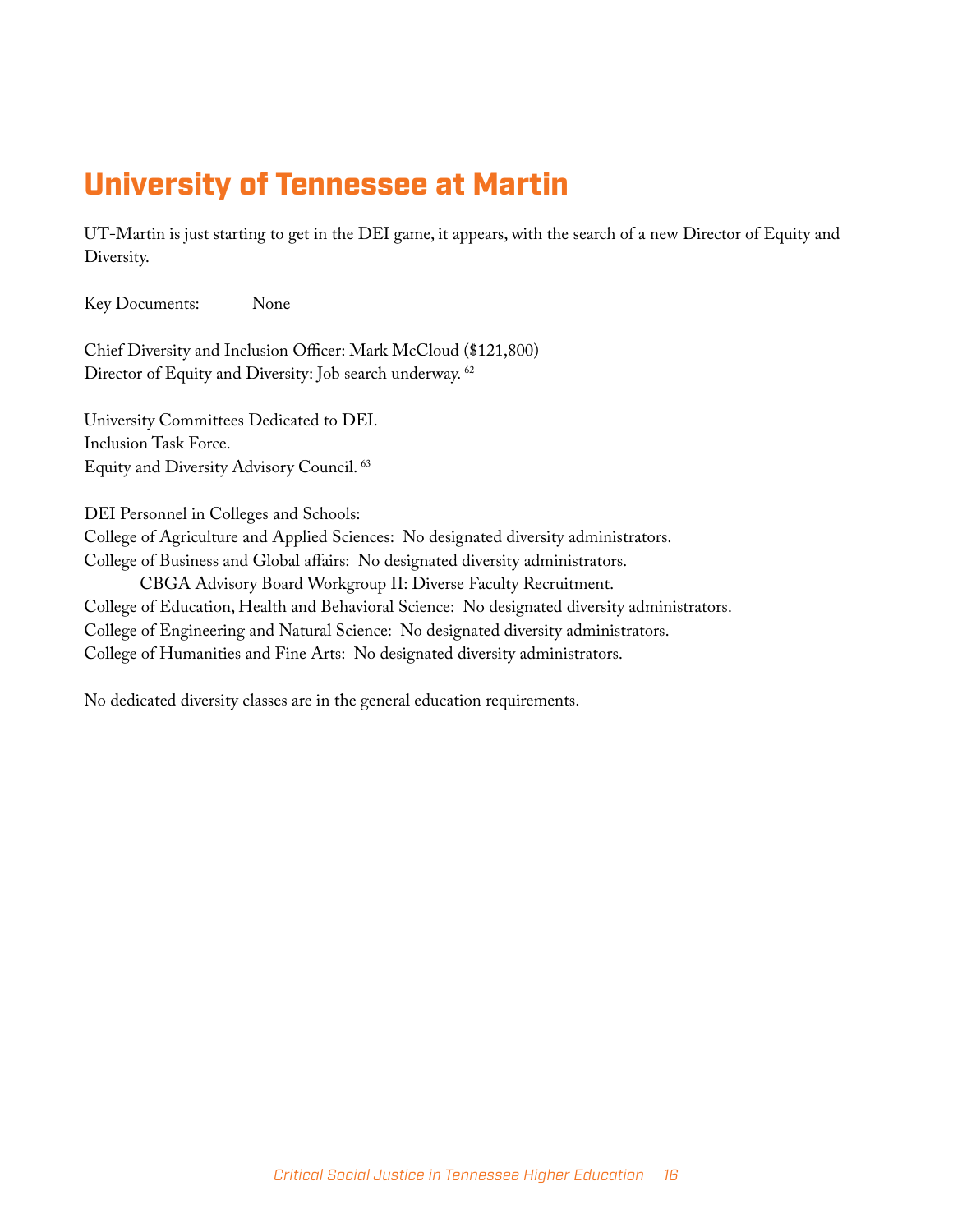## Tennessee State University (HBCU)

TSU, Tennessee's only public HBCU, has a university-wide plan and a director of the Office of Equity and Inclusion, but TSU itself seems not to put much emphasis on DEI. This is in keeping with what one finds at other HBCUs.

Key Documents: Tennessee State University Access and Diversity Plan. 64 Office of Equity and Inclusion, Director, Razel Jones. 65 DEI Personnel in Colleges: The College of Agriculture: DEI Committee. The College of Business: No designated diversity administrators. The College of Education: No designated diversity administrators. The College of Health Sciences: No designated diversity administrators. The College of Liberal Arts: No designated diversity administrators. Some departments like the Department of Communications has a Diversity Plan. The College of Life and Physical Sciences: No designated diversity administrators. The College of Public Service and Urban Affairs: No designated diversity administrators.

No dedicated diversity classes are in the general education requirements.

Implicit bias training highly recommended for search committees, but not required.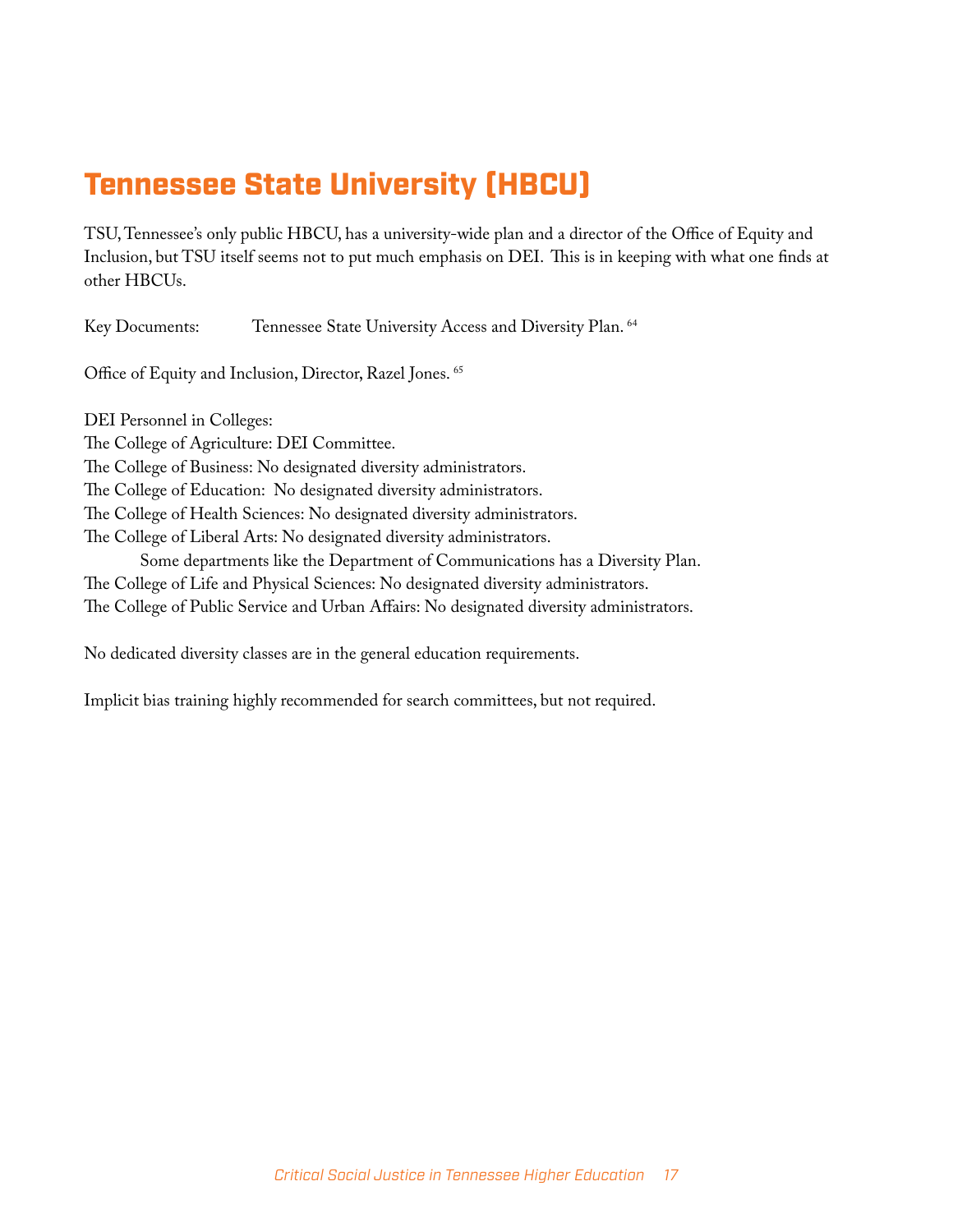#### University of Tennessee Southern

Just having been established, UT-S has very little emphasis on DEI, though it is interesting and important that from the get-go it built DEI features and personnel into its operations in curriculum and administration.

Key Documents: None.

Chief Diversity Officer: Sarah Catherine Richardson (\$52,000)

DEI Personnel in Colleges: No designated administrators or committees detected in any of the six colleges and schools. Jonnston School of Business Grissom School of Education Martin School of Arts & Humanities School of Mathematics & Science Travis School of Nursing & Health Sciences School of Social Sciences

1 credit First Year Experience general education requirements.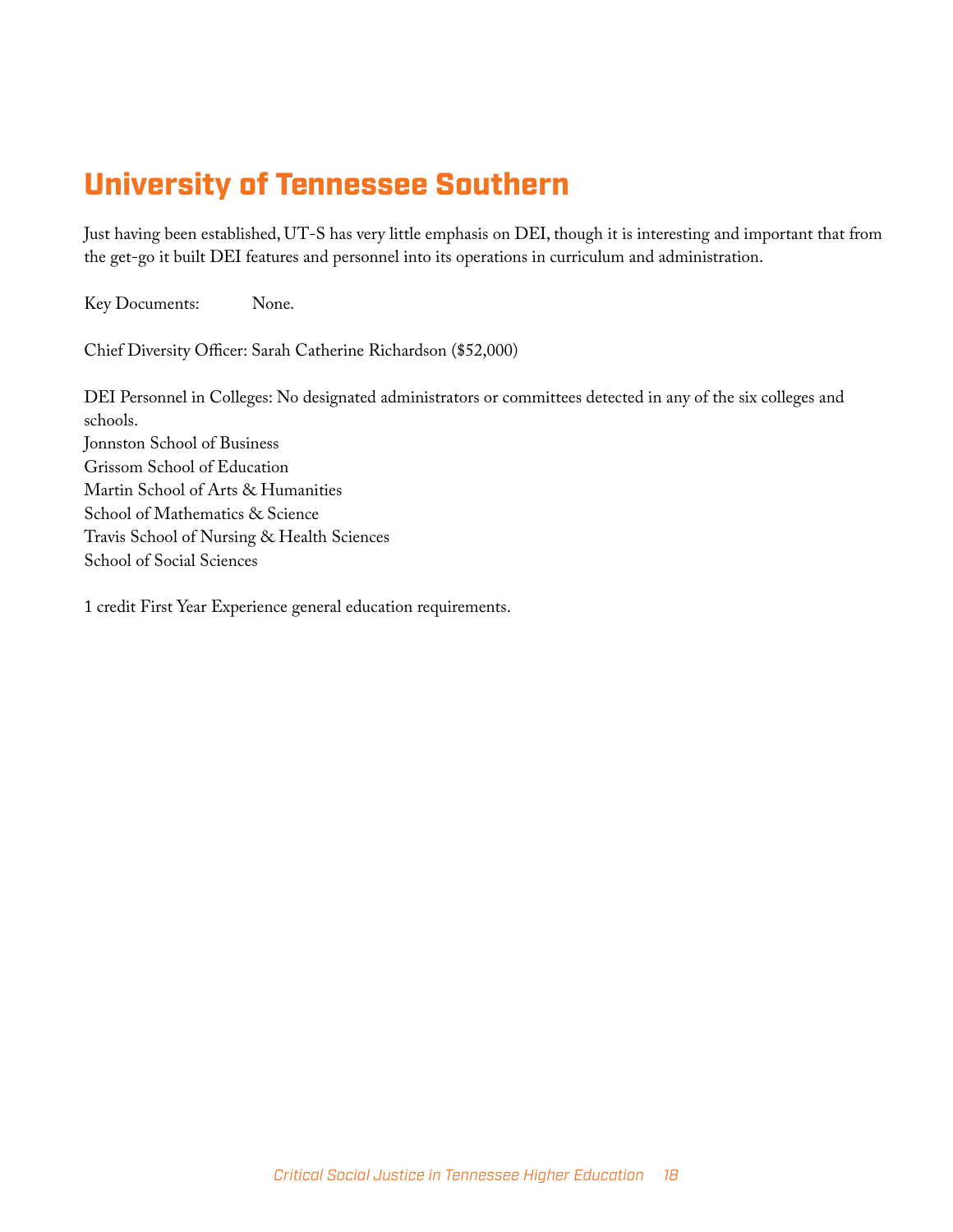

DEI is nearly fully grown at UTK, but it is growing through Tennessee higher education. No one person is responsible for this trend. No one person can stop it.

Those pushing this ideology hope to change Tennessee's culture and its values. But this DEI mission does not advance the common good or the cause of knowledge.

Instead, it is inimical to both. It undermines the common good by compromising the rule of equal laws and the idea of individuals having rights as individuals instead of having claims as members of groups. It tends to alienate many citizens — including the most productive — from their country. It undermines the advancement of knowledge by taking certain questions off the table and by reflecting a false understanding of human beings stuck with their group identity.

Reform is unlikely to happen from within. Only the Tennessee's legislature can leverage change in Tennessee higher education. This is going to require a concerted and persistent effort.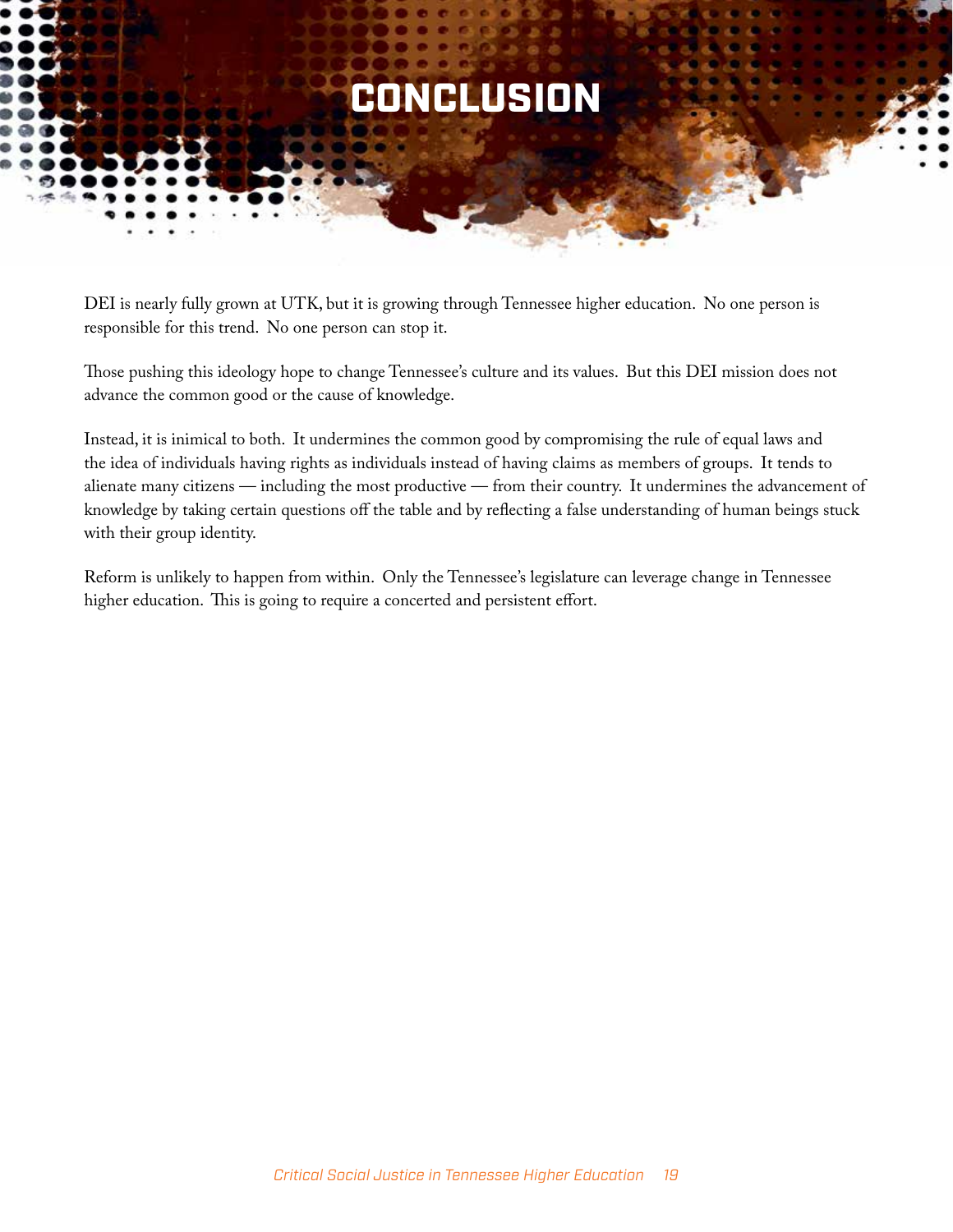## **ABOUT THE AUTHORS**



#### ARTHUR MILIKH

Arthur Milikh is the executive director of The Claremont Institute's Center for the American Way of Life. His work focuses on the tradition of American political thought and the freedom of speech. Previously, he was the Associate Director of the Center for American Studies and AWC Family Foundation Fellow at The Heritage Foundation. Prior to Heritage, he worked at the House Committee on Armed Services and at The Hudson Institute. Milikh's writings have appeared in The Claremont Review of Books, National Affairs, City Journal, Real Clear Politics, Law & Liberty, and American Greatness. Milikh holds a B.A. from Emory University, a Masters from the University of Chicago, and is a Ph.D. candidate at The Catholic University of America.



#### ANNA MILLER

Anna is the Education Policy Director at Idaho Freedom Foundation. She is an alumni of the MA Fellowship at the Mercatus Center at George Mason University. She lives in Boise, Idaho with her husband, Brock. Anna earned her M.A. in Economics from George Mason University (2020) and a B.A. in Philosophy, Religion, and Ancient Greek and Roman Studies as a division one student athlete from Furman University (2017). Anna's work has been published in the Wall Street Journal, The Hill, The Detroit News, The Washington Examiner, and The Daily Caller among others.



#### SUSAN KAESTNER

Susan is the founding director of Velocity Convergence which supports viewpoint and ideological diversity in public institutions. For almost 20 years she has been the president of the Tennessee Forum - an issue advocacy organization that has worked both inside the state legislature and in the public square to promote conservative ideals. Her policy and advocacy work includes: expanding school choice opportunities, collective bargaining reform, ethics reform, transparency issues related to the Tennessee School Board Association, as well as judicial retention elections. A proud Tennessean for more than 50 years, she lives on a small farm in Middle Tennessee.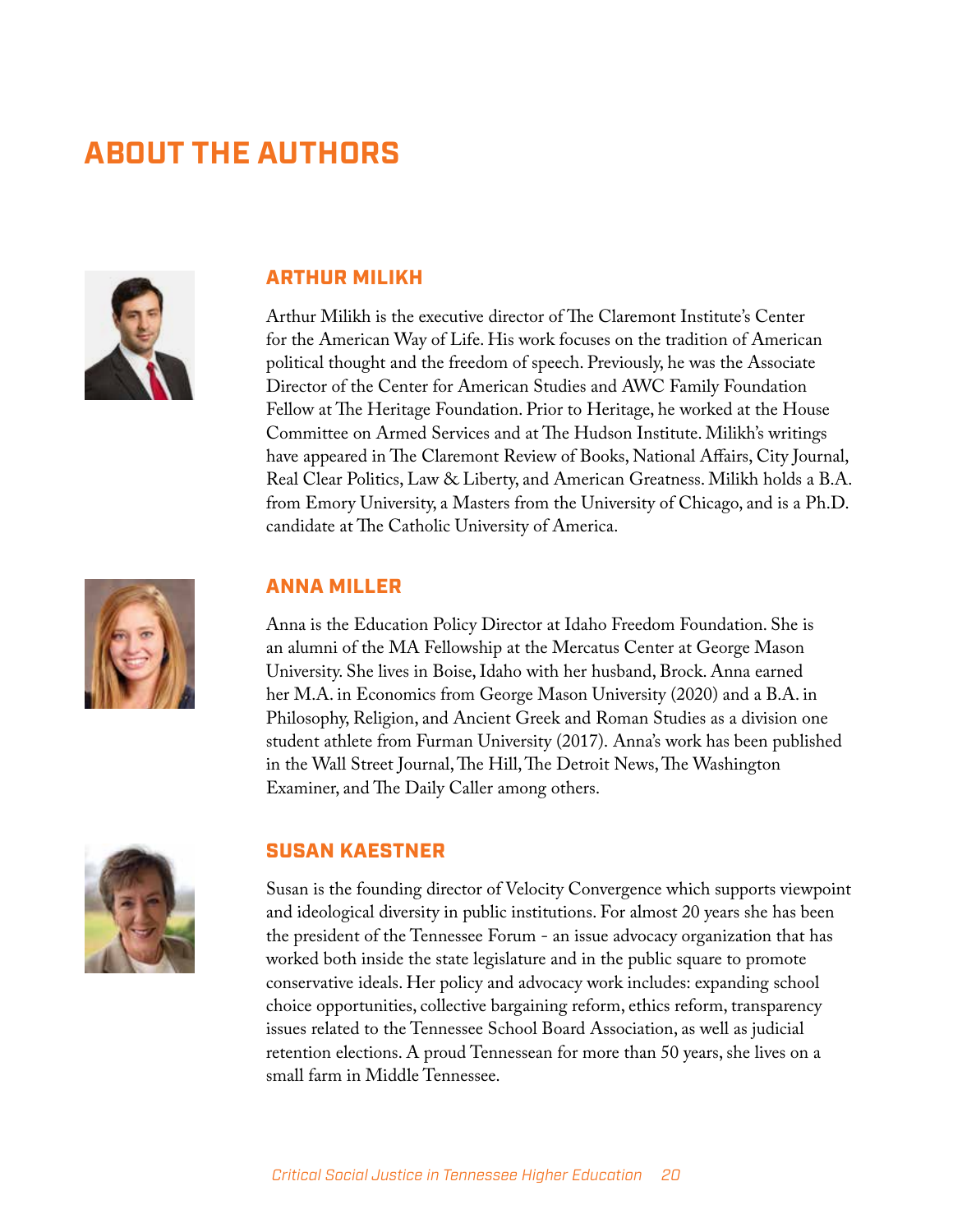## WORKS CITED

1 Sam Abrams and Amna Khalid, "Are Colleges and Universities Too Liberal? What the Research Says about the Political Composition of Campuses and Campus Climate" Heterodox: The Blog. https://heterodoxacademy.org/ blog/are-colleges-and-universitiestoo-liberal-what-the-research-says-about-the-political-composition-of-campuses-and-campus-climate/ (accessed December 2, 2020).

2 For example, Jonathan Haidt and Greg Lukianoff, *The Coddling of the American Mind: How Good Intentions and Bad Ideas are Setting up a Generation for Failure* (New York: Penguin Press, 2018); Heather MacDonald, *The Diversity Delusion: How Race and Gender Pandering Corrupt the University and Undermine our Culture* (New York: St. Martin's Press, 2018); and David Randall, *Social Justice Education in America* (New York: National Association of Scholars, 2019).

3 See James Lindsay and Helen Pluckrose, *Cynical Theories: How Activist Scholarship Made Everything about Race, Gender and Identity—and Why This Harms Everybody* (Durham, NC: Pitchstone Publishing, 2020).

4 Postmodernism and Cultural Marxism, Jordan B Peterson - YouTube

5 See Donald Forbes, *Multiculturalism in Canada: Constructing a Model Multiculture with Multicultural Values* (New York: Palgrave Macmillan, 2020) and Scott Yenor, "Lament of the Nations," in *First Things*, https://www.firstthings.com/web-exclusives/2021/06/lament-for-the-nations.

6 See National Education Association, "Education & Racism: An Action Manual," p. 13: "Our institutional and cultural processes are so arranged as to automatically benefit whites, just because they are whites." The United States Commission on Civil Rights, "Statement on Affirmative Action" (Clearinghouse Publication 54, October 1977), cf. p. 2, begins with a modest statement that "racial disparities in job and economic status may stem from a web of causes … they provide strong evidence of the persistence of discriminatory practices" which leads to "practices that are not racially motivated may nonetheless operate to the disadvantage of minority workers unfairly." 7 Alexander, The New Jim Crow: Mass Incarceration in the Age of Colorblindness (New York: The New Press, 2012).

8 Kendi, How to Be an Antiracist (New York: Random House, 2019), p. 19.

9 James Lindsay's work is especially interesting in this regard. Lindsay is a disaffected liberal who has written profound articles such as "Wokeness Threatens the Rule of Law" (https://newdiscourses.com/2020/11/wokeness-threatens-rule-of-law/ ) and "For Racial Healing, Reject Critical Race Theory." (https://newdiscourses. com/2020/10/racial-healing-reject-critical-race-theory/ )

10 https://www.uthsc.edu/afsa/documents/strategicmap.pdf

11 https://www.uthsc.edu/oied/staff.php

12 https://www.uthsc.edu/oied/diversity-and-inclusion-advisory/index.php

13 https://www.uthsc.edu/dentistry/administration/index.php

14 https://www.uthsc.edu/dentistry/moving-forward/index.php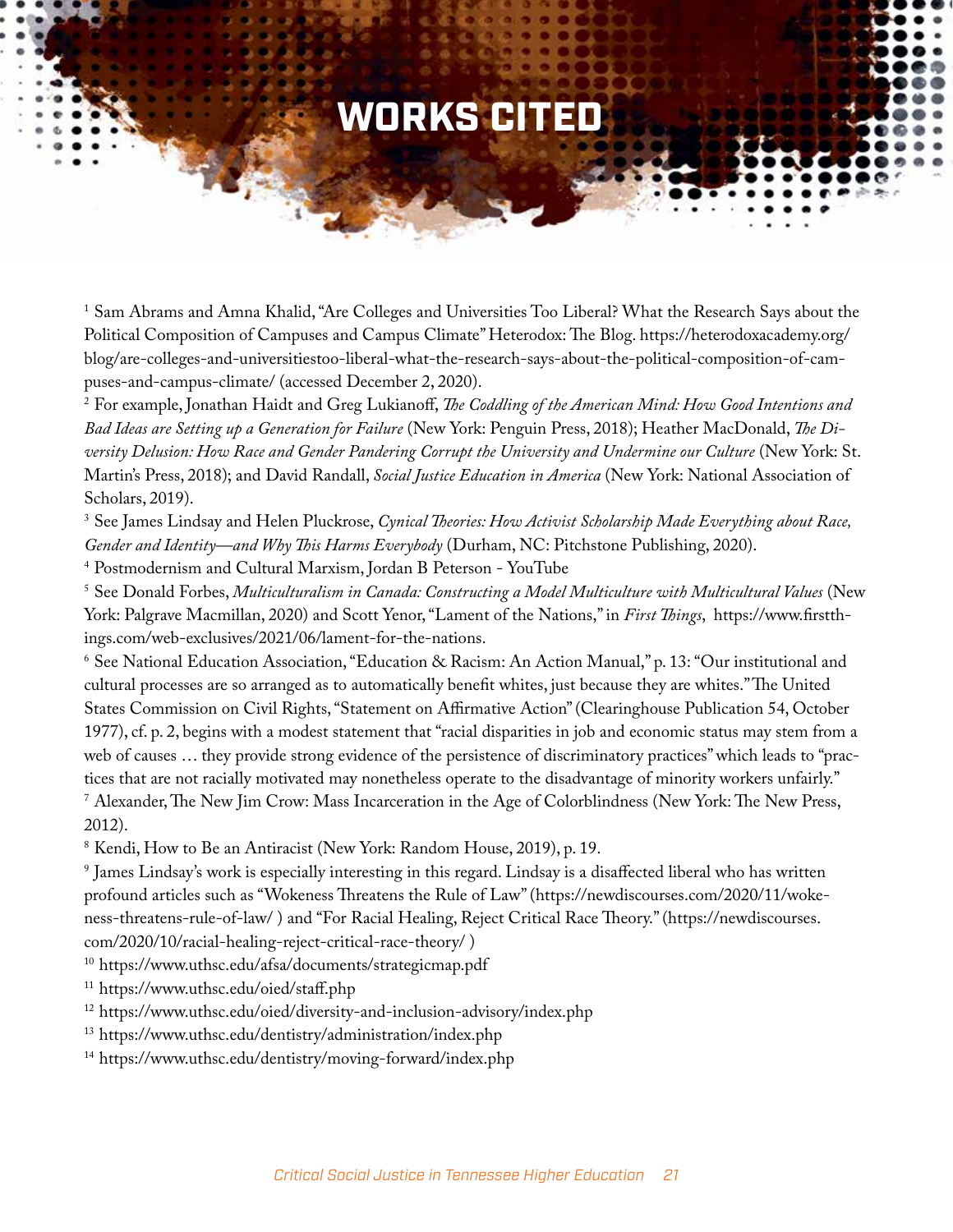15 https://www.uthsc.edu/health-professions/documents/cohp-strategic-plan.pdf

- 16 https://www.uthsc.edu/medicine/admissions/underrepresented.php
- 17 https://news.uthsc.edu/uthsc-college-of-nursing-establishes-committee-for-equity-and-inclusion/ 18
- 19 https://www.uthsc.edu/pharmacy/eid/index.php
- <sup>20</sup> https://www.etsu.edu/equity/documents/ei\_strategic\_plan\_9\_19\_2020\_website.pdf
- <sup>21</sup> https://www.etsu.edu/equity/documents/memo\_2020\_21\_de\_data\_vs\_prior\_years\_8\_27\_21.pdf
- 22 https://www.etsu.edu/equity/
- 23 https://www.etsu.edu/equity/advisory\_committee\_members.php
- 24 https://www.etsu.edu/125/task-forces.php
- 25 https://www.etsu.edu/cas/art-sciences-inclusion/contact-us.php
- 26 https://www.etsu.edu/cas/art-sciences-inclusion/council.php
- 27 https://www.etsu.edu/cas/art-sciences-inclusion/default.php
- 28 https://www.etsu.edu/cbat/documents/cbat\_committees\_2021-2022.pdf
- 29 https://www.etsu.edu/nursing/documents/con\_strategic\_plan\_2017-2026.pdf
- 30 https://www.etsu.edu/com/dean/diversitycouncil.php
- 31 https://www.etsu.edu/cph/about/diversity.php
- 32 https://www.memphis.edu/presweb/stratplan/index.php
- 33 https://www.memphis.edu/presweb/leadership/photodirectory.php#wedwest
- 34 https://www.memphis.edu/education/about/rdei.php
- 35 https://www.memphis.edu/fcbe/about/plan.php
- 36 https://www.memphis.edu/herff/about/strategic\_plan.php
- 37 https://www.memphis.edu/bme/home/mission.php
- 38 https://www.memphis.edu/nursing/research-initiatives/dei/dei-committee.php
- 39 https://www.memphismedicalnews.com/health-science-schools-make-strides-in-diversity-cms-247
- 40 https://www.memphis.edu/csd/diversity/diversitygoals.php
- 41 https://www.memphis.edu/sph/programs/mha/missionvision.php
- 42 https://www.memphis.edu/law/about/diversity.php
- 43 https://www.apsu.edu/diversity/diversity-plan-goals.php
- 44 https://www.apsu.edu/diversity/
- 45 https://www.apsu.edu/coal/blacklivesmatter.php
- 46 https://www.apsu.edu/behavioral-health/mission-statement.php
- 47 https://www.apsu.edu/news/december-2020-education-diversity-plan.php
- 48 https://www.apsu.edu/costem/diversity\_inclusion\_costem.php
- 49 https://www.utc.edu/arts-and-sciences/communication/diversity-plan
- 50 https://www.utc.edu/chancellor/chancellors-executive-leadership-team
- 51 https://www.utc.edu/arts-and-sciences/committees#diversity
- 52 https://www.utc.edu/arts-and-sciences/strategic-plan
- 53 https://www.tntech.edu/president/senior-administration.php#Rob
- 54 https://www.tntech.edu/committees/index.php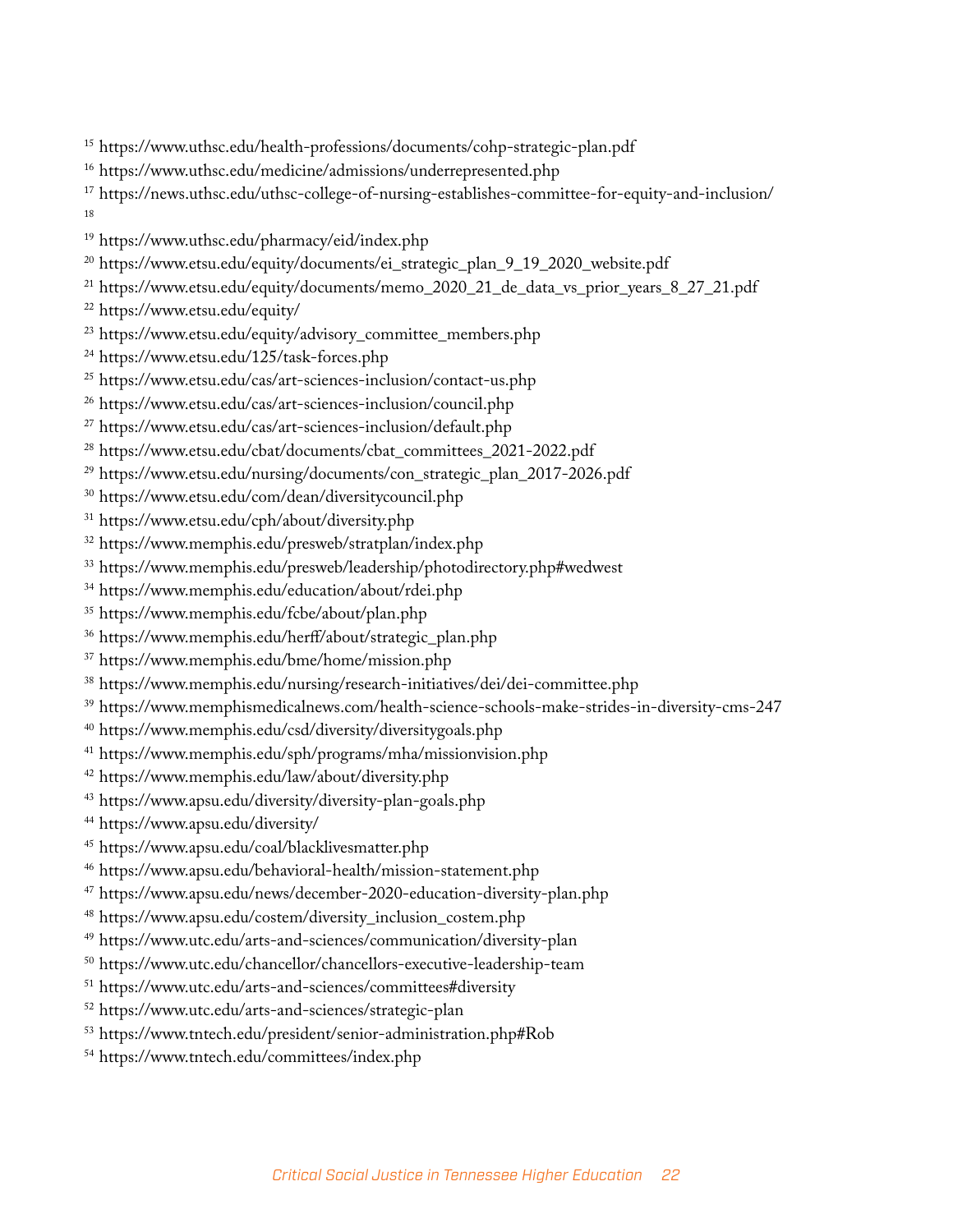- 55 https://www.tntech.edu/multicultural-affairs/mastaff.php
- 56 https://www.depts.ttu.edu/artsandsciences/DeanOffice/staff.php
- 57 https://www.tntech.edu/directory/business/cheryl-montgomery.php
- 58 https://www.tntech.edu/engineering/about/leadership/admin.php
- 59 https://www.mtsu.edu/idac/index.php
- 60 https://www.mtsu.edu/idac/contact.php
- 61 https://www.mtsu.edu/business/docs/MTSUJonesCollegeStrategicPlan2021-2026.pdf
- 62 https://jobs.chronicle.com/job/415385/director-of-equity-and-diversity/
- 63 https://www.utm.edu/admincommittees/standingcommittee\_edac.php
- 64 http://www.tnstate.edu/academic\_affairs/documents/AccessandDiversityPlan.doc
- 65 https://www.tnstate.edu/eeoaa/contact.aspx
- 66 https://www.tnstate.edu/Communications/DiversityPlan.aspx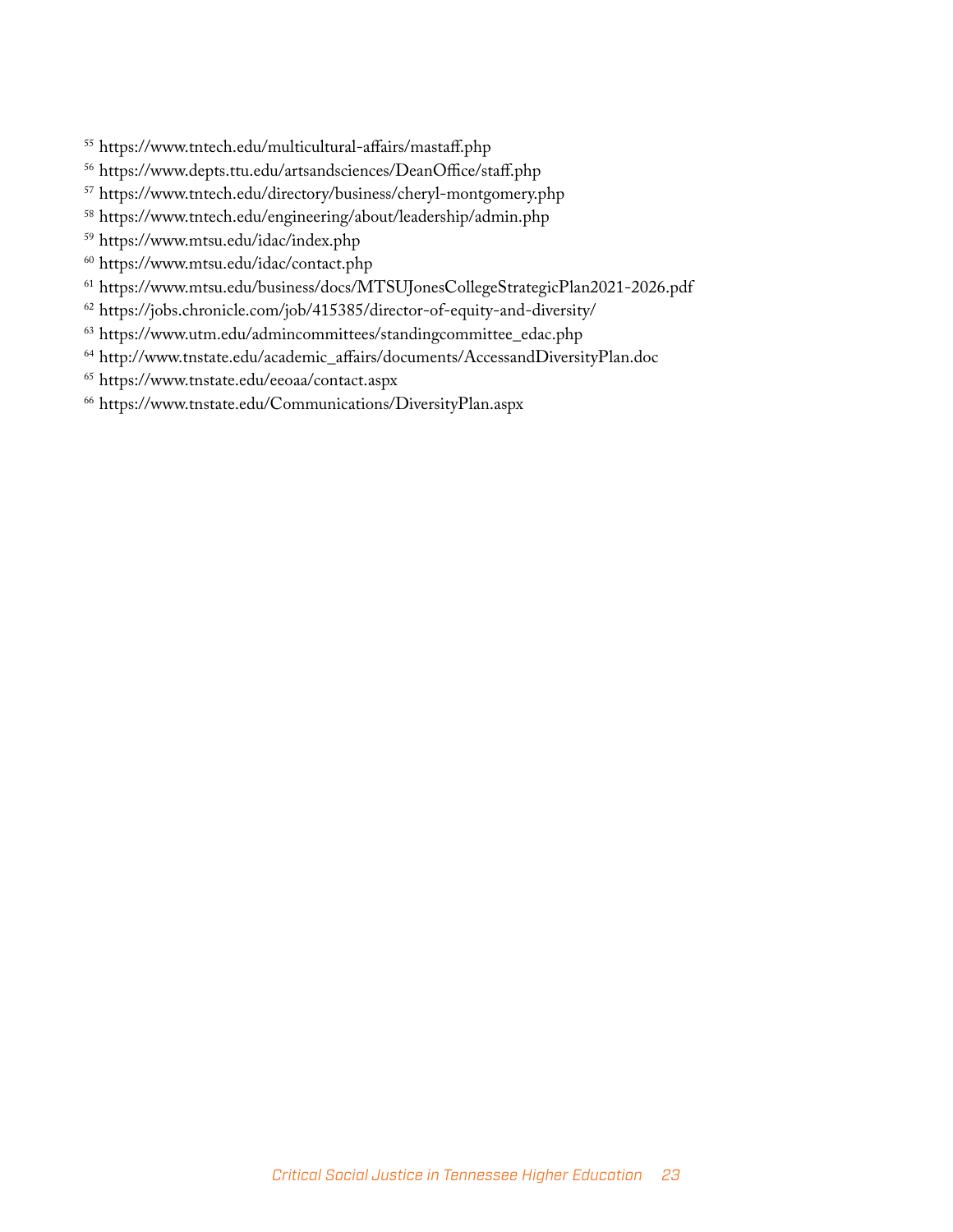It's an universal law intolerance is the first sign of an inadequate education. An ill-educated person behaves with arrogant impatience, whereas truly profound education breeds humility."

. . . .

"

*– Alexander Solzhenitsyn*

*Critical Social Justice in Tennessee Higher Education 24*